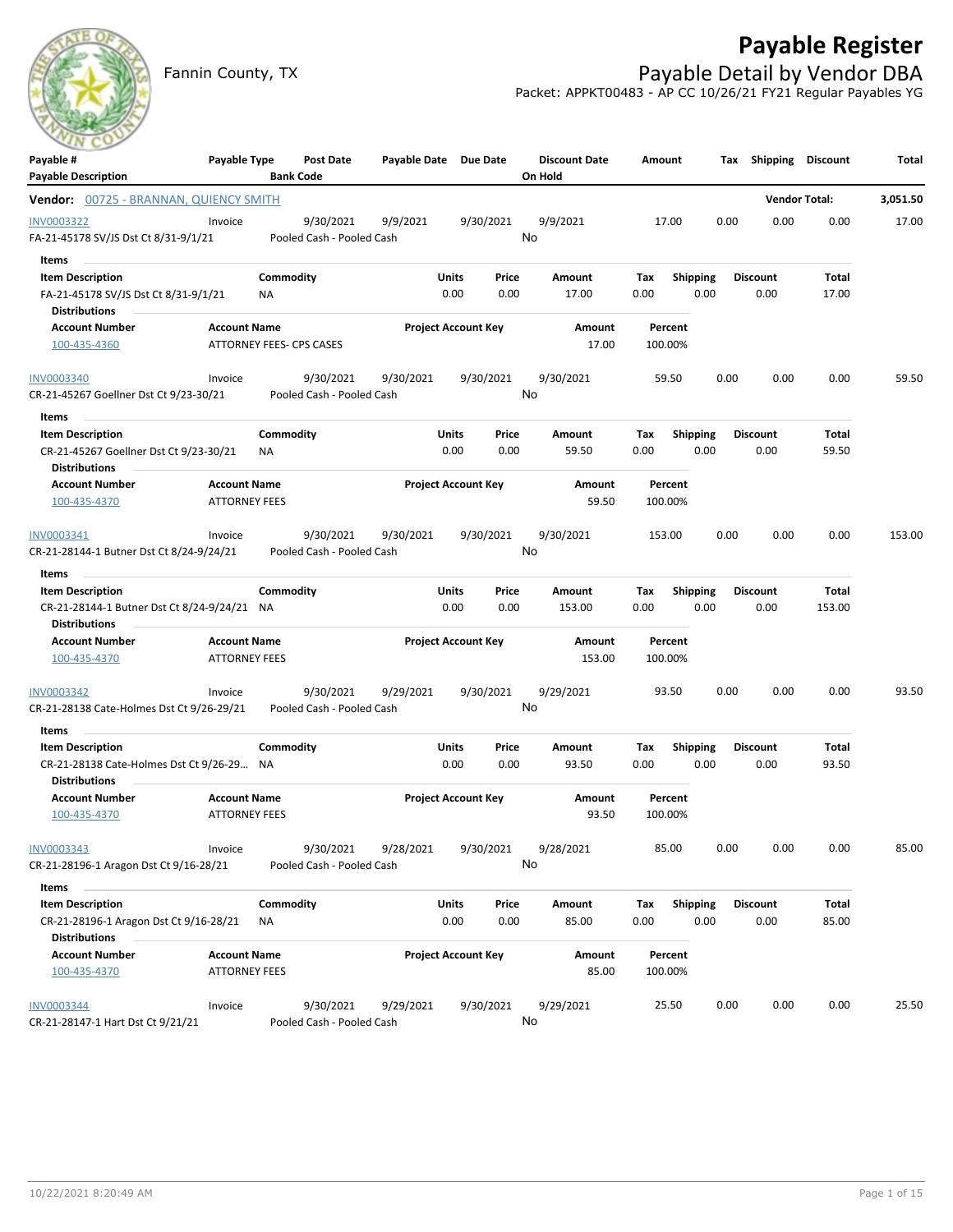| <b>Payable Register</b>                                             |                      |           |                                        |                       |                            |           |                      |        |                 |      |                       |        | Packet: APPKT00483 - AP CC 10/26/21 FY21 Regular Payables YG |
|---------------------------------------------------------------------|----------------------|-----------|----------------------------------------|-----------------------|----------------------------|-----------|----------------------|--------|-----------------|------|-----------------------|--------|--------------------------------------------------------------|
| Payable #                                                           | Payable Type         |           | Post Date                              | Payable Date Due Date |                            |           | <b>Discount Date</b> | Amount |                 |      | Tax Shipping Discount |        | Total                                                        |
| <b>Payable Description</b>                                          |                      |           | <b>Bank Code</b>                       |                       |                            |           | On Hold              |        |                 |      |                       |        |                                                              |
| Items                                                               |                      |           |                                        |                       |                            |           |                      |        |                 |      |                       |        |                                                              |
| <b>Item Description</b>                                             |                      | Commodity |                                        |                       | Units                      | Price     | Amount               | Tax    | <b>Shipping</b> |      | <b>Discount</b>       | Total  |                                                              |
| CR-21-28147-1 Hart Dst Ct 9/21/21                                   |                      | NA        |                                        |                       | 0.00                       | 0.00      | 25.50                | 0.00   | 0.00            |      | 0.00                  | 25.50  |                                                              |
| <b>Distributions</b>                                                |                      |           |                                        |                       |                            |           |                      |        |                 |      |                       |        |                                                              |
| <b>Account Number</b>                                               | <b>Account Name</b>  |           |                                        |                       | <b>Project Account Key</b> |           | Amount               |        | Percent         |      |                       |        |                                                              |
| 100-435-4370                                                        | <b>ATTORNEY FEES</b> |           |                                        |                       |                            |           | 25.50                |        | 100.00%         |      |                       |        |                                                              |
| <b>INV0003345</b><br>CR-21-28192-1 Shepard Dst Ct 8/24-9/28/21      | Invoice              |           | 9/30/2021<br>Pooled Cash - Pooled Cash | 9/29/2021             |                            | 9/30/2021 | 9/29/2021<br>No      |        | 246.50          | 0.00 | 0.00                  | 0.00   | 246.50                                                       |
| Items                                                               |                      |           |                                        |                       |                            |           |                      |        |                 |      |                       |        |                                                              |
| <b>Item Description</b>                                             |                      | Commodity |                                        |                       | Units                      | Price     | Amount               | Tax    | Shipping        |      | <b>Discount</b>       | Total  |                                                              |
| CR-21-28192-1 Shepard Dst Ct 8/24-9/28/ NA<br><b>Distributions</b>  |                      |           |                                        |                       | 0.00                       | 0.00      | 246.50               | 0.00   | 0.00            |      | 0.00                  | 246.50 |                                                              |
| <b>Account Number</b>                                               | <b>Account Name</b>  |           |                                        |                       | <b>Project Account Key</b> |           | Amount               |        | Percent         |      |                       |        |                                                              |
| 100-435-4370                                                        | <b>ATTORNEY FEES</b> |           |                                        |                       |                            |           | 246.50               |        | 100.00%         |      |                       |        |                                                              |
| <b>INV0003346</b><br>CR-20-27633 Siler Dst Ct 8/25-9/21/21          | Invoice              |           | 9/30/2021<br>Pooled Cash - Pooled Cash | 9/29/2021             |                            | 9/30/2021 | 9/29/2021<br>No      |        | 119.00          | 0.00 | 0.00                  | 0.00   | 119.00                                                       |
| Items                                                               |                      |           |                                        |                       |                            |           |                      |        |                 |      |                       |        |                                                              |
| <b>Item Description</b>                                             |                      | Commodity |                                        |                       | Units                      | Price     | Amount               | Tax    | <b>Shipping</b> |      | <b>Discount</b>       | Total  |                                                              |
| CR-20-27633 Siler Dst Ct 8/25-9/21/21<br><b>Distributions</b>       |                      | ΝA        |                                        |                       | 0.00                       | 0.00      | 119.00               | 0.00   | 0.00            |      | 0.00                  | 119.00 |                                                              |
| <b>Account Number</b>                                               | <b>Account Name</b>  |           |                                        |                       | <b>Project Account Key</b> |           | Amount               |        | Percent         |      |                       |        |                                                              |
| 100-435-4370                                                        | <b>ATTORNEY FEES</b> |           |                                        |                       |                            |           | 119.00               |        | 100.00%         |      |                       |        |                                                              |
| INV0003347                                                          | Invoice              |           | 9/30/2021                              | 9/30/2021             |                            | 9/30/2021 | 9/30/2021            |        | 110.50          | 0.00 | 0.00                  | 0.00   | 110.50                                                       |
| CR-20-27542 Howard Dst Ct 9/15-30/21                                |                      |           | Pooled Cash - Pooled Cash              |                       |                            |           | No                   |        |                 |      |                       |        |                                                              |
| Items                                                               |                      |           |                                        |                       |                            |           |                      |        |                 |      |                       |        |                                                              |
| <b>Item Description</b>                                             |                      | Commodity |                                        |                       | Units                      | Price     | Amount               | Tax    | <b>Shipping</b> |      | <b>Discount</b>       | Total  |                                                              |
| CR-20-27542 Howard Dst Ct 9/15-30/21<br><b>Distributions</b>        |                      | NA        |                                        |                       | 0.00                       | 0.00      | 110.50               | 0.00   | 0.00            |      | 0.00                  | 110.50 |                                                              |
| <b>Account Number</b>                                               | <b>Account Name</b>  |           |                                        |                       | <b>Project Account Key</b> |           | Amount               |        | Percent         |      |                       |        |                                                              |
| 100-435-4370                                                        | <b>ATTORNEY FEES</b> |           |                                        |                       |                            |           | 110.50               |        | 100.00%         |      |                       |        |                                                              |
| INV0003348                                                          | Invoice              |           | 9/30/2021                              | 9/30/2021             |                            | 9/30/2021 | 9/30/2021            |        | 93.50           | 0.00 | 0.00                  | 0.00   | 93.50                                                        |
| CR-21-28195-1 Shoemaker Dst Ct 9/15-30/21                           |                      |           | Pooled Cash - Pooled Cash              |                       |                            |           | No                   |        |                 |      |                       |        |                                                              |
| Items                                                               |                      |           |                                        |                       |                            |           |                      |        |                 |      |                       |        |                                                              |
| <b>Item Description</b>                                             |                      | Commodity |                                        |                       | Units                      | Price     | Amount               | Tax    | Shipping        |      | <b>Discount</b>       | Total  |                                                              |
| CR-21-28195-1 Shoemaker Dst Ct 9/15-30 NA<br><b>Distributions</b>   |                      |           |                                        |                       | 0.00                       | 0.00      | 93.50                | 0.00   | 0.00            |      | 0.00                  | 93.50  |                                                              |
| <b>Account Number</b>                                               | <b>Account Name</b>  |           |                                        |                       | <b>Project Account Key</b> |           | Amount               |        | Percent         |      |                       |        |                                                              |
| 100-435-4370                                                        | <b>ATTORNEY FEES</b> |           |                                        |                       |                            |           | 93.50                |        | 100.00%         |      |                       |        |                                                              |
| <b>INV0003349</b>                                                   | Invoice              |           | 9/30/2021                              | 9/30/2021             |                            | 9/30/2021 | 9/30/2021            |        | 323.00          | 0.00 | 0.00                  | 0.00   | 323.00                                                       |
| CR-21-27928 Greene Dst Ct 7/23-9/30/21                              |                      |           | Pooled Cash - Pooled Cash              |                       |                            |           | No                   |        |                 |      |                       |        |                                                              |
|                                                                     |                      |           |                                        |                       |                            |           |                      |        |                 |      |                       |        |                                                              |
| Items<br><b>Item Description</b>                                    |                      | Commodity |                                        |                       | Units                      | Price     | Amount               | Tax    | <b>Shipping</b> |      | <b>Discount</b>       | Total  |                                                              |
| CR-21-27928 Greene Dst Ct 7/23-9/30/21                              |                      | ΝA        |                                        |                       | 0.00                       | 0.00      | 323.00               | 0.00   | 0.00            |      | 0.00                  | 323.00 |                                                              |
| <b>Distributions</b>                                                |                      |           |                                        |                       |                            |           |                      |        |                 |      |                       |        |                                                              |
| Account Number                                                      | <b>Account Name</b>  |           |                                        |                       | <b>Project Account Key</b> |           | Amount<br>323.00     |        | Percent         |      |                       |        |                                                              |
| 100-435-4370                                                        | <b>ATTORNEY FEES</b> |           |                                        |                       |                            |           |                      |        | 100.00%         |      |                       |        |                                                              |
| <b>INV0003350</b><br>CR-21-28153 Digristine Dst Ct 4/21-9/30/21     | Invoice              |           | 9/30/2021<br>Pooled Cash - Pooled Cash | 9/30/2021             |                            | 9/30/2021 | 9/30/2021<br>No      |        | 221.00          | 0.00 | 0.00                  | 0.00   | 221.00                                                       |
| Items                                                               |                      |           |                                        |                       |                            |           |                      |        |                 |      |                       |        |                                                              |
| <b>Item Description</b>                                             |                      | Commodity |                                        |                       | Units                      | Price     | Amount               | Tax    | <b>Shipping</b> |      | <b>Discount</b>       | Total  |                                                              |
| CR-21-28153 Digristine Dst Ct 4/21-9/30/ NA<br><b>Distributions</b> |                      |           |                                        |                       | 0.00                       | 0.00      | 221.00               | 0.00   | 0.00            |      | 0.00                  | 221.00 |                                                              |
| <b>Account Number</b>                                               | <b>Account Name</b>  |           |                                        |                       | <b>Project Account Key</b> |           | Amount               |        | Percent         |      |                       |        |                                                              |
| 100-435-4370                                                        | <b>ATTORNEY FEES</b> |           |                                        |                       |                            |           | 221.00               |        | 100.00%         |      |                       |        |                                                              |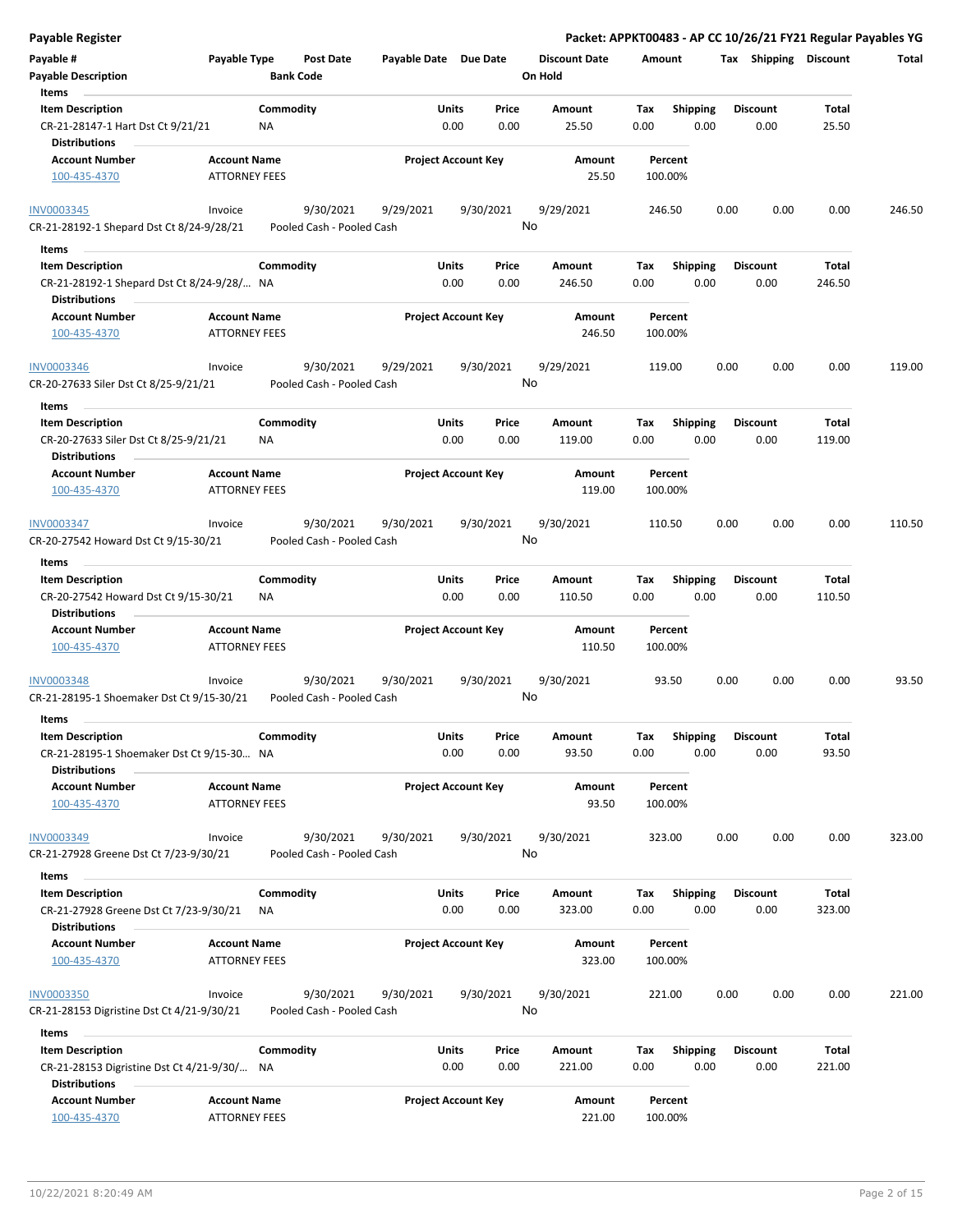| Payable Register                                                      |                                             |                 |                                        |                            |               |               |                                 |             |                    |      |                         | Packet: APPKT00483 - AP CC 10/26/21 FY21 Regular Payables YG |          |
|-----------------------------------------------------------------------|---------------------------------------------|-----------------|----------------------------------------|----------------------------|---------------|---------------|---------------------------------|-------------|--------------------|------|-------------------------|--------------------------------------------------------------|----------|
| Payable #<br><b>Payable Description</b>                               | Payable Type                                |                 | <b>Post Date</b><br><b>Bank Code</b>   | Payable Date Due Date      |               |               | <b>Discount Date</b><br>On Hold | Amount      |                    |      | Tax Shipping Discount   |                                                              | Total    |
| INV0003351<br>FA-20-45001 MN Dst Ct 9/25/21                           | Invoice                                     |                 | 9/30/2021<br>Pooled Cash - Pooled Cash | 9/25/2021                  |               | 9/30/2021     | 9/25/2021<br>No                 |             | 8.50               | 0.00 | 0.00                    | 0.00                                                         | 8.50     |
| Items                                                                 |                                             |                 |                                        |                            |               |               |                                 |             |                    |      |                         |                                                              |          |
| <b>Item Description</b>                                               |                                             | Commodity       |                                        |                            | Units         | Price         | Amount                          | Tax         | <b>Shipping</b>    |      | <b>Discount</b>         | Total                                                        |          |
| FA-20-45001 MN Dst Ct 9/25/21                                         |                                             | ΝA              |                                        |                            | 0.00          | 0.00          | 8.50                            | 0.00        |                    | 0.00 | 0.00                    | 8.50                                                         |          |
| <b>Distributions</b>                                                  |                                             |                 |                                        |                            |               |               |                                 |             |                    |      |                         |                                                              |          |
| <b>Account Number</b>                                                 | <b>Account Name</b>                         |                 |                                        | <b>Project Account Key</b> |               |               | Amount                          |             | Percent            |      |                         |                                                              |          |
| 100-435-4360                                                          |                                             |                 | ATTORNEY FEES- CPS CASES               |                            |               |               | 8.50                            |             | 100.00%            |      |                         |                                                              |          |
| INV0003361<br>CR-20-27816 Taylor Dst Ct 7/26-8/23/21                  | Invoice                                     |                 | 9/30/2021<br>Pooled Cash - Pooled Cash | 9/29/2021                  |               | 9/30/2021     | 9/29/2021<br>No                 |             | 136.00             | 0.00 | 0.00                    | 0.00                                                         | 136.00   |
|                                                                       |                                             |                 |                                        |                            |               |               |                                 |             |                    |      |                         |                                                              |          |
| Items                                                                 |                                             |                 |                                        |                            |               |               |                                 |             |                    |      |                         |                                                              |          |
| <b>Item Description</b>                                               |                                             | Commodity       |                                        |                            | Units         | Price         | Amount                          | Tax         | <b>Shipping</b>    |      | <b>Discount</b>         | Total                                                        |          |
| CR-20-27816 Taylor Dst Ct 7/26-8/23/21<br><b>Distributions</b>        |                                             | ΝA              |                                        |                            | 0.00          | 0.00          | 136.00                          | 0.00        |                    | 0.00 | 0.00                    | 136.00                                                       |          |
| <b>Account Number</b><br>100-435-4370                                 | <b>Account Name</b><br><b>ATTORNEY FEES</b> |                 |                                        | <b>Project Account Key</b> |               |               | Amount<br>136.00                |             | Percent<br>100.00% |      |                         |                                                              |          |
| INV0003362<br>CR-19-26886 Burpo Dst Ct 8/3-9/28/21                    | Invoice                                     |                 | 9/30/2021<br>Pooled Cash - Pooled Cash | 9/30/2021                  |               | 9/30/2021     | 9/30/2021<br>No                 |             | 433.50             | 0.00 | 0.00                    | 0.00                                                         | 433.50   |
| Items                                                                 |                                             |                 |                                        |                            |               |               |                                 |             |                    |      |                         |                                                              |          |
| <b>Item Description</b>                                               |                                             | Commodity       |                                        |                            | Units         | Price         | Amount                          | Tax         | <b>Shipping</b>    |      | <b>Discount</b>         | Total                                                        |          |
| CR-19-26886 Burpo Dst Ct 8/3-9/28/21<br><b>Distributions</b>          |                                             | ΝA              |                                        |                            | 0.00          | 0.00          | 433.50                          | 0.00        |                    | 0.00 | 0.00                    | 433.50                                                       |          |
| <b>Account Number</b>                                                 | <b>Account Name</b>                         |                 |                                        | <b>Project Account Key</b> |               |               | Amount                          |             | Percent            |      |                         |                                                              |          |
| 100-435-4370                                                          | <b>ATTORNEY FEES</b>                        |                 |                                        |                            |               |               | 433.50                          |             | 100.00%            |      |                         |                                                              |          |
| <b>INV0003363</b><br>CR-20-27870 Mathis 8/17-9/29/21                  | Invoice                                     |                 | 9/30/2021<br>Pooled Cash - Pooled Cash | 9/29/2021                  |               | 9/30/2021     | 9/29/2021<br>No                 |             | 314.50             | 0.00 | 0.00                    | 0.00                                                         | 314.50   |
| Items                                                                 |                                             |                 |                                        |                            |               |               |                                 |             |                    |      |                         |                                                              |          |
| <b>Item Description</b>                                               |                                             | Commodity       |                                        |                            | Units         | Price         | Amount                          | Тах         | <b>Shipping</b>    |      | <b>Discount</b>         | Total                                                        |          |
| CR-20-27870 Mathis 8/17-9/29/21<br><b>Distributions</b>               |                                             | ΝA              |                                        |                            | 0.00          | 0.00          | 314.50                          | 0.00        |                    | 0.00 | 0.00                    | 314.50                                                       |          |
| <b>Account Number</b>                                                 | <b>Account Name</b>                         |                 |                                        | <b>Project Account Key</b> |               |               | Amount                          |             | Percent            |      |                         |                                                              |          |
| 100-435-4370                                                          | <b>ATTORNEY FEES</b>                        |                 |                                        |                            |               |               | 314.50                          |             | 100.00%            |      |                         |                                                              |          |
| <b>INV0003364</b>                                                     | Invoice                                     |                 | 9/30/2021                              | 9/29/2021                  |               | 9/30/2021     | 9/29/2021<br>No                 |             | 612.00             | 0.00 | 0.00                    | 0.00                                                         | 612.00   |
| CR-20-27680 Carver Dst Ct 6/6-9/22/21                                 |                                             |                 | Pooled Cash - Pooled Cash              |                            |               |               |                                 |             |                    |      |                         |                                                              |          |
| Items                                                                 |                                             |                 |                                        |                            |               |               |                                 |             |                    |      |                         |                                                              |          |
| <b>Item Description</b><br>CR-20-27680 Carver Dst Ct 6/6-9/22/21      |                                             | Commodity<br>ΝA |                                        |                            | Units<br>0.00 | Price<br>0.00 | Amount<br>612.00                | Tax<br>0.00 | <b>Shipping</b>    | 0.00 | <b>Discount</b><br>0.00 | Total<br>612.00                                              |          |
| <b>Distributions</b>                                                  |                                             |                 |                                        |                            |               |               |                                 |             |                    |      |                         |                                                              |          |
| <b>Account Number</b><br>100-435-4370                                 | <b>Account Name</b><br><b>ATTORNEY FEES</b> |                 |                                        | <b>Project Account Key</b> |               |               | Amount<br>612.00                |             | Percent<br>100.00% |      |                         |                                                              |          |
| <b>Vendor:</b> 00449 - BRESE-LEBRON LAW, PLLC                         |                                             |                 |                                        |                            |               |               |                                 |             |                    |      |                         | <b>Vendor Total:</b>                                         | 3,740.00 |
| 407                                                                   | Invoice                                     |                 | 9/30/2021                              | 9/30/2021                  |               | 9/30/2021     | 9/30/2021                       |             | 93.50              | 0.00 | 0.00                    | 0.00                                                         | 93.50    |
| CR-20-27755 Whitson Dst Ct 8/16-9/30/21                               |                                             |                 | Pooled Cash - Pooled Cash              |                            |               |               | No                              |             |                    |      |                         |                                                              |          |
| Items                                                                 |                                             |                 |                                        |                            |               |               |                                 |             |                    |      |                         |                                                              |          |
| <b>Item Description</b><br>CR-20-27755 Whitson Dst Ct 8/16-9/30/21 NA |                                             | Commodity       |                                        |                            | Units<br>0.00 | Price<br>0.00 | Amount<br>93.50                 | Tax<br>0.00 | <b>Shipping</b>    | 0.00 | <b>Discount</b><br>0.00 | Total<br>93.50                                               |          |
| <b>Distributions</b>                                                  |                                             |                 |                                        |                            |               |               |                                 |             |                    |      |                         |                                                              |          |
| <b>Account Number</b><br>100-435-4370                                 | <b>Account Name</b><br><b>ATTORNEY FEES</b> |                 |                                        | <b>Project Account Key</b> |               |               | Amount<br>93.50                 |             | Percent<br>100.00% |      |                         |                                                              |          |
| 408                                                                   | Invoice                                     |                 | 9/30/2021                              | 9/30/2021                  |               | 9/30/2021     | 9/30/2021                       |             | 425.00             | 0.00 | 0.00                    | 0.00                                                         | 425.00   |
| CR-21-28073 Frazier Dst Ct 4/19-9/30/21                               |                                             |                 | Pooled Cash - Pooled Cash              |                            |               |               | No                              |             |                    |      |                         |                                                              |          |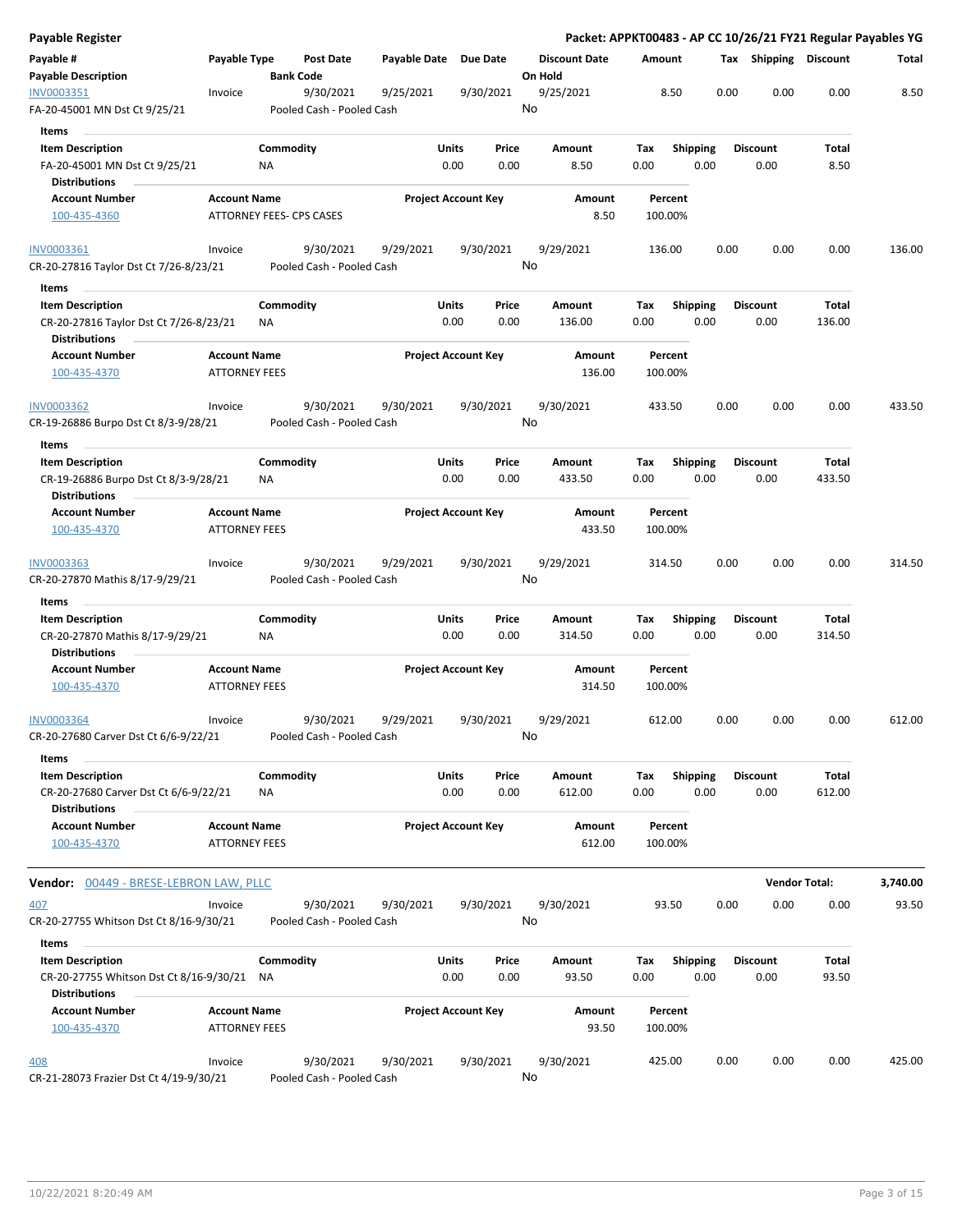| Payable Register                                                                          |                      |                  |                                        |                       |               |                            |                      |             |                         |      |                         |                 | Packet: APPKT00483 - AP CC 10/26/21 FY21 Regular Payables YG |
|-------------------------------------------------------------------------------------------|----------------------|------------------|----------------------------------------|-----------------------|---------------|----------------------------|----------------------|-------------|-------------------------|------|-------------------------|-----------------|--------------------------------------------------------------|
| Payable #                                                                                 | Payable Type         |                  | Post Date                              | Payable Date Due Date |               |                            | <b>Discount Date</b> | Amount      |                         |      | Tax Shipping Discount   |                 | Total                                                        |
| <b>Payable Description</b><br>Items                                                       |                      | <b>Bank Code</b> |                                        |                       |               |                            | On Hold              |             |                         |      |                         |                 |                                                              |
| <b>Item Description</b>                                                                   |                      | Commodity        |                                        |                       | Units         | Price                      | Amount               | Tax         | <b>Shipping</b>         |      | <b>Discount</b>         | Total           |                                                              |
| CR-21-28073 Frazier Dst Ct 4/19-9/30/21<br><b>Distributions</b>                           |                      | ΝA               |                                        |                       | 0.00          | 0.00                       | 425.00               | 0.00        | 0.00                    |      | 0.00                    | 425.00          |                                                              |
| <b>Account Number</b>                                                                     | <b>Account Name</b>  |                  |                                        |                       |               | <b>Project Account Key</b> | Amount               |             | Percent                 |      |                         |                 |                                                              |
| 100-435-4370                                                                              | <b>ATTORNEY FEES</b> |                  |                                        |                       |               |                            | 425.00               |             | 100.00%                 |      |                         |                 |                                                              |
| 409                                                                                       | Invoice              |                  | 9/30/2021                              | 9/30/2021             |               | 9/30/2021                  | 9/30/2021            |             | 867.00                  | 0.00 | 0.00                    | 0.00            | 867.00                                                       |
| CR-21-28174 Ned Dst Ct 12/22/20-9/30/21                                                   |                      |                  | Pooled Cash - Pooled Cash              |                       |               |                            | No                   |             |                         |      |                         |                 |                                                              |
| Items                                                                                     |                      |                  |                                        |                       |               |                            |                      |             |                         |      |                         |                 |                                                              |
| <b>Item Description</b>                                                                   |                      | Commodity        |                                        |                       | Units         | Price                      | Amount               | Tax         | <b>Shipping</b>         |      | <b>Discount</b>         | Total           |                                                              |
| CR-21-28174 Ned Dst Ct 12/22/20-9/30/21 NA<br>Distributions                               |                      |                  |                                        |                       | 0.00          | 0.00                       | 867.00               | 0.00        | 0.00                    |      | 0.00                    | 867.00          |                                                              |
| <b>Account Number</b>                                                                     | <b>Account Name</b>  |                  |                                        |                       |               | <b>Project Account Key</b> | Amount               |             | Percent                 |      |                         |                 |                                                              |
| 100-435-4370                                                                              | <b>ATTORNEY FEES</b> |                  |                                        |                       |               |                            | 867.00               |             | 100.00%                 |      |                         |                 |                                                              |
| 411<br>CR-20-27838 Bellows Dst Ct 2/9-9/30/21                                             | Invoice              |                  | 9/30/2021<br>Pooled Cash - Pooled Cash | 9/30/2021             |               | 9/30/2021                  | 9/30/2021<br>No      |             | 314.50                  | 0.00 | 0.00                    | 0.00            | 314.50                                                       |
| Items                                                                                     |                      |                  |                                        |                       |               |                            |                      |             |                         |      |                         |                 |                                                              |
| <b>Item Description</b><br>CR-20-27838 Bellows Dst Ct 2/9-9/30/21<br><b>Distributions</b> |                      | Commodity<br>ΝA  |                                        |                       | Units<br>0.00 | Price<br>0.00              | Amount<br>314.50     | Tax<br>0.00 | <b>Shipping</b><br>0.00 |      | <b>Discount</b><br>0.00 | Total<br>314.50 |                                                              |
| <b>Account Number</b>                                                                     | <b>Account Name</b>  |                  |                                        |                       |               | <b>Project Account Key</b> | Amount               |             | Percent                 |      |                         |                 |                                                              |
| 100-435-4370                                                                              | <b>ATTORNEY FEES</b> |                  |                                        |                       |               |                            | 314.50               |             | 100.00%                 |      |                         |                 |                                                              |
| 412                                                                                       | Invoice              |                  | 9/30/2021                              | 9/30/2021             |               | 9/30/2021                  | 9/30/2021            |             | 102.00                  | 0.00 | 0.00                    | 0.00            | 102.00                                                       |
| CR-20-27544 Jacoby Dst Ct 8/11-9/30/21                                                    |                      |                  | Pooled Cash - Pooled Cash              |                       |               |                            | No                   |             |                         |      |                         |                 |                                                              |
| Items                                                                                     |                      |                  |                                        |                       |               |                            |                      |             |                         |      |                         |                 |                                                              |
| <b>Item Description</b>                                                                   |                      | Commodity        |                                        |                       | Units         | Price                      | Amount               | Tax         | <b>Shipping</b>         |      | <b>Discount</b>         | Total           |                                                              |
| CR-20-27544 Jacoby Dst Ct 8/11-9/30/21<br><b>Distributions</b>                            |                      | ΝA               |                                        |                       | 0.00          | 0.00                       | 102.00               | 0.00        | 0.00                    |      | 0.00                    | 102.00          |                                                              |
| <b>Account Number</b>                                                                     | <b>Account Name</b>  |                  |                                        |                       |               | <b>Project Account Key</b> | Amount               |             | Percent                 |      |                         |                 |                                                              |
| 100-435-4370                                                                              | <b>ATTORNEY FEES</b> |                  |                                        |                       |               |                            | 102.00               |             | 100.00%                 |      |                         |                 |                                                              |
| 413                                                                                       | Invoice              |                  | 9/30/2021                              | 9/30/2021             |               | 9/30/2021                  | 9/30/2021            |             | 170.00                  | 0.00 | 0.00                    | 0.00            | 170.00                                                       |
| CR-17-26178-79 Jeffries Dst Ct 9/3-30/21                                                  |                      |                  | Pooled Cash - Pooled Cash              |                       |               |                            | No                   |             |                         |      |                         |                 |                                                              |
| Items                                                                                     |                      |                  |                                        |                       |               |                            |                      |             |                         |      |                         |                 |                                                              |
| <b>Item Description</b>                                                                   |                      | Commodity        |                                        |                       | Units         | Price                      | Amount               | Tax         | Shipping                |      | <b>Discount</b>         | <b>Total</b>    |                                                              |
| CR-17-26178-79 Jeffries Dst Ct 9/3-30/21<br><b>Distributions</b>                          |                      | <b>NA</b>        |                                        |                       | 0.00          | 0.00                       | 170.00               | 0.00        | 0.00                    |      | 0.00                    | 170.00          |                                                              |
| <b>Account Number</b>                                                                     | <b>Account Name</b>  |                  |                                        |                       |               | <b>Project Account Key</b> | Amount               |             | Percent                 |      |                         |                 |                                                              |
| 100-435-4370                                                                              | <b>ATTORNEY FEES</b> |                  |                                        |                       |               |                            | 170.00               |             | 100.00%                 |      |                         |                 |                                                              |
| 414                                                                                       | Invoice              |                  | 9/30/2021                              | 9/30/2021             |               | 9/30/2021                  | 9/30/2021            |             | 323.00                  | 0.00 | 0.00                    | 0.00            | 323.00                                                       |
| CR-21-28081 Jarrell Dst Ct 6/30-9/30/21                                                   |                      |                  | Pooled Cash - Pooled Cash              |                       |               |                            | No                   |             |                         |      |                         |                 |                                                              |
|                                                                                           |                      |                  |                                        |                       |               |                            |                      |             |                         |      |                         |                 |                                                              |
| Items                                                                                     |                      | Commodity        |                                        |                       | Units         |                            |                      |             | Shipping                |      |                         | Total           |                                                              |
| <b>Item Description</b><br>CR-21-28081 Jarrell Dst Ct 6/30-9/30/21                        |                      | ΝA               |                                        |                       | 0.00          | Price<br>0.00              | Amount<br>323.00     | Tax<br>0.00 | 0.00                    |      | <b>Discount</b><br>0.00 | 323.00          |                                                              |
| <b>Distributions</b>                                                                      |                      |                  |                                        |                       |               |                            |                      |             |                         |      |                         |                 |                                                              |
| <b>Account Number</b>                                                                     | <b>Account Name</b>  |                  |                                        |                       |               | <b>Project Account Key</b> | Amount               |             | Percent                 |      |                         |                 |                                                              |
| 100-435-4370                                                                              | <b>ATTORNEY FEES</b> |                  |                                        |                       |               |                            | 323.00               |             | 100.00%                 |      |                         |                 |                                                              |
| 416<br>FA-20-45088 AM Dst Ct 12/22/20-9/30/21                                             | Invoice              |                  | 9/30/2021<br>Pooled Cash - Pooled Cash | 10/1/2021             |               | 10/1/2021                  | 10/1/2021<br>No      | 1,445.00    |                         | 0.00 | 0.00                    | 0.00            | 1,445.00                                                     |
| Items                                                                                     |                      |                  |                                        |                       |               |                            |                      |             |                         |      |                         |                 |                                                              |
| <b>Item Description</b>                                                                   |                      | Commodity        |                                        |                       | Units         | Price                      | Amount               | Tax         | Shipping                |      | <b>Discount</b>         | Total           |                                                              |
| FA-20-45088 AM Dst Ct 12/22/20-9/30/21<br><b>Distributions</b>                            |                      | ΝA               |                                        |                       | 0.00          | 0.00                       | 1,445.00             | 0.00        | 0.00                    |      | 0.00                    | 1,445.00        |                                                              |
| <b>Account Number</b>                                                                     | <b>Account Name</b>  |                  |                                        |                       |               | <b>Project Account Key</b> | Amount               |             | Percent                 |      |                         |                 |                                                              |
| 100-435-4360                                                                              |                      |                  | ATTORNEY FEES- CPS CASES               |                       |               |                            | 1,445.00             |             | 100.00%                 |      |                         |                 |                                                              |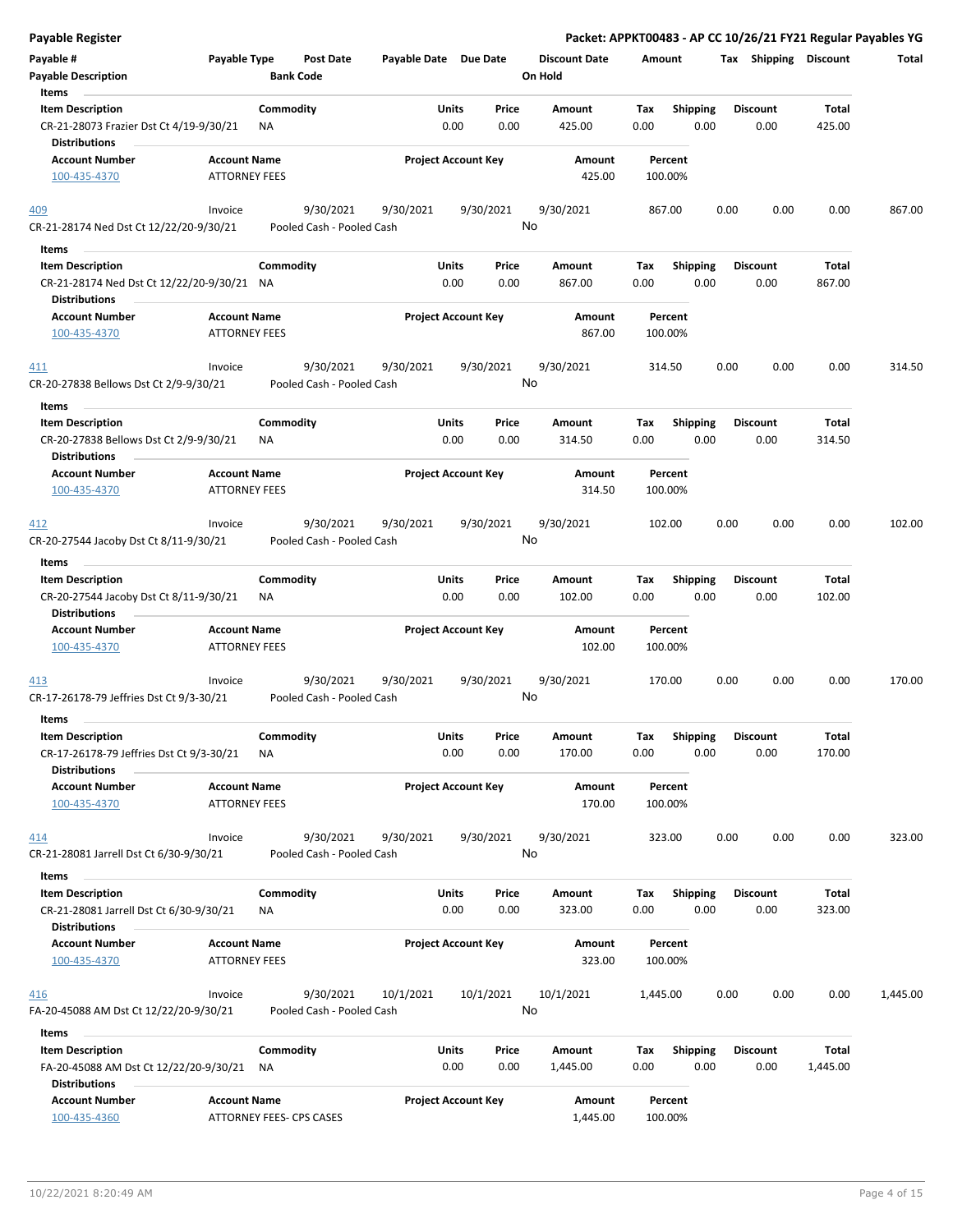| <b>Payable Register</b>                                                                        |                                                       |                  |                                        |                            |                      |                  |                                 |                    |                           |      |                         | Packet: APPKT00483 - AP CC 10/26/21 FY21 Regular Payables YG |          |
|------------------------------------------------------------------------------------------------|-------------------------------------------------------|------------------|----------------------------------------|----------------------------|----------------------|------------------|---------------------------------|--------------------|---------------------------|------|-------------------------|--------------------------------------------------------------|----------|
| Payable #<br><b>Payable Description</b>                                                        | Payable Type                                          | <b>Bank Code</b> | Post Date                              | Payable Date Due Date      |                      |                  | <b>Discount Date</b><br>On Hold | Amount             |                           |      | Tax Shipping Discount   |                                                              | Total    |
| Vendor: 00218 - FANNIN COUNTY CHILD WELFARE BOARD                                              |                                                       |                  |                                        |                            |                      |                  |                                 |                    |                           |      | <b>Vendor Total:</b>    |                                                              | 723.78   |
| INV0003382<br>FY21 Family Protection fee                                                       | Invoice                                               |                  | 9/30/2021<br>Pooled Cash - Pooled Cash | 10/20/2021                 |                      | 10/20/2021       | 10/20/2021<br>No                | 723.78             |                           | 0.00 | 0.00                    | 0.00                                                         | 723.78   |
| <b>Items</b><br><b>Item Description</b><br>FY21 Family Protection fee<br><b>Distributions</b>  |                                                       | Commodity<br>ΝA  |                                        |                            | Units<br>0.00        | Price<br>0.00    | Amount<br>723.78                | Tax<br>0.00        | <b>Shipping</b><br>0.00   |      | <b>Discount</b><br>0.00 | <b>Total</b><br>723.78                                       |          |
| <b>Account Number</b><br>100-409-4890                                                          | <b>Account Name</b><br><b>COURT COSTS/ARREST FEES</b> |                  |                                        | <b>Project Account Key</b> |                      |                  | Amount<br>723.78                | Percent<br>100.00% |                           |      |                         |                                                              |          |
| <b>Vendor:</b> 00136 - FANNIN COUNTY CHILDREN'S CENTER                                         |                                                       |                  |                                        |                            |                      |                  |                                 |                    |                           |      | <b>Vendor Total:</b>    |                                                              | 723.77   |
| INV0003381<br>FY21 Family Protection fee                                                       | Invoice                                               |                  | 9/30/2021<br>Pooled Cash - Pooled Cash | 10/20/2021                 |                      | 10/20/2021       | 10/20/2021<br>No                | 723.77             |                           | 0.00 | 0.00                    | 0.00                                                         | 723.77   |
| Items<br><b>Item Description</b><br>FY21 Family Protection fee<br><b>Distributions</b>         |                                                       | Commodity<br>NA  |                                        |                            | Units<br>0.00        | Price<br>0.00    | Amount<br>723.77                | Tax<br>0.00        | <b>Shipping</b><br>0.00   |      | <b>Discount</b><br>0.00 | <b>Total</b><br>723.77                                       |          |
| <b>Account Number</b><br>100-409-4890                                                          | <b>Account Name</b>                                   |                  | <b>COURT COSTS/ARREST FEES</b>         | <b>Project Account Key</b> |                      |                  | Amount<br>723.77                | Percent<br>100.00% |                           |      |                         |                                                              |          |
| Vendor: 00132 - FANNIN COUNTY CRISIS CENTER                                                    |                                                       |                  |                                        |                            |                      |                  |                                 |                    |                           |      | <b>Vendor Total:</b>    |                                                              | 723.77   |
| <b>INV0003383</b><br>FY21 Family Protection fee<br>Items                                       | Invoice                                               |                  | 9/30/2021<br>Pooled Cash - Pooled Cash | 10/20/2021                 |                      | 10/20/2021<br>No | 10/20/2021                      | 723.77             |                           | 0.00 | 0.00                    | 0.00                                                         | 723.77   |
| <b>Item Description</b><br>FY21 Family Protection fee<br><b>Distributions</b>                  |                                                       | Commodity<br>ΝA  |                                        |                            | Units<br>0.00        | Price<br>0.00    | Amount<br>723.77                | Tax<br>0.00        | <b>Shipping</b><br>0.00   |      | <b>Discount</b><br>0.00 | Total<br>723.77                                              |          |
| <b>Account Number</b><br>100-409-4890                                                          | <b>Account Name</b>                                   |                  | <b>COURT COSTS/ARREST FEES</b>         | <b>Project Account Key</b> |                      |                  | Amount<br>723.77                | Percent<br>100.00% |                           |      |                         |                                                              |          |
| Vendor: VEN02141 - Flores, Daniel                                                              |                                                       |                  |                                        |                            |                      |                  |                                 |                    |                           |      | <b>Vendor Total:</b>    |                                                              | 153.61   |
| INV0003352<br>Flores uniforms-Boot Barn reimbursement<br>Items                                 | Invoice                                               |                  | 9/30/2021<br>Pooled Cash - Pooled Cash | 9/25/2021                  |                      | 9/30/2021        | 9/25/2021<br>No                 | 153.61             |                           | 0.00 | 0.00                    | 0.00                                                         | 153.61   |
| <b>Item Description</b><br>Flores uniforms-Boot Barn reimbursement NA<br><b>Distributions</b>  |                                                       | Commodity        |                                        |                            | <b>Units</b><br>0.00 | Price<br>0.00    | Amount<br>153.61                | Tax<br>0.00        | Shipping Discount<br>0.00 |      | 0.00                    | Total<br>153.61                                              |          |
| <b>Account Number</b><br>100-560-3950                                                          | <b>Account Name</b><br>UNIFORMS/OTHER                 |                  |                                        | <b>Project Account Key</b> |                      |                  | Amount<br>153.61                | Percent<br>100.00% |                           |      |                         |                                                              |          |
| <b>Vendor:</b> 00183 - GOHEEN & O'TOOLE                                                        |                                                       |                  |                                        |                            |                      |                  |                                 |                    |                           |      |                         | <b>Vendor Total:</b>                                         | 1,071.00 |
| <u>1774</u><br>CR-19-27035 Garza Dst Ct 11/5/20-8/25/21<br>Items                               | Invoice                                               |                  | 9/30/2021<br>Pooled Cash - Pooled Cash | 10/12/2021                 |                      | 10/12/2021       | 10/12/2021<br>No                | 1,071.00           |                           | 0.00 | 0.00                    | 0.00                                                         | 1,071.00 |
| <b>Item Description</b><br>CR-19-27035 Garza Dst Ct 11/5/20-8/25/21 NA<br><b>Distributions</b> |                                                       | Commodity        |                                        |                            | Units<br>0.00        | Price<br>0.00    | Amount<br>1,071.00              | Тах<br>0.00        | <b>Shipping</b><br>0.00   |      | <b>Discount</b><br>0.00 | Total<br>1,071.00                                            |          |
| <b>Account Number</b><br>100-435-4370                                                          | <b>Account Name</b><br><b>ATTORNEY FEES</b>           |                  |                                        | <b>Project Account Key</b> |                      |                  | Amount<br>1,071.00              | Percent<br>100.00% |                           |      |                         |                                                              |          |
| Vendor: 00010 - HOLLAND, JORDAN PLLC                                                           |                                                       |                  |                                        |                            |                      |                  |                                 |                    |                           |      | <b>Vendor Total:</b>    |                                                              | 6,870.55 |
| INV0003320<br>CR-20-27574 Daughrity Dst Ct 8/25-9/29/21                                        | Invoice                                               |                  | 9/30/2021<br>Pooled Cash - Pooled Cash | 9/30/2021                  |                      | 9/30/2021<br>No  | 9/30/2021                       | 321.30             |                           | 0.00 | 0.00                    | 0.00                                                         | 321.30   |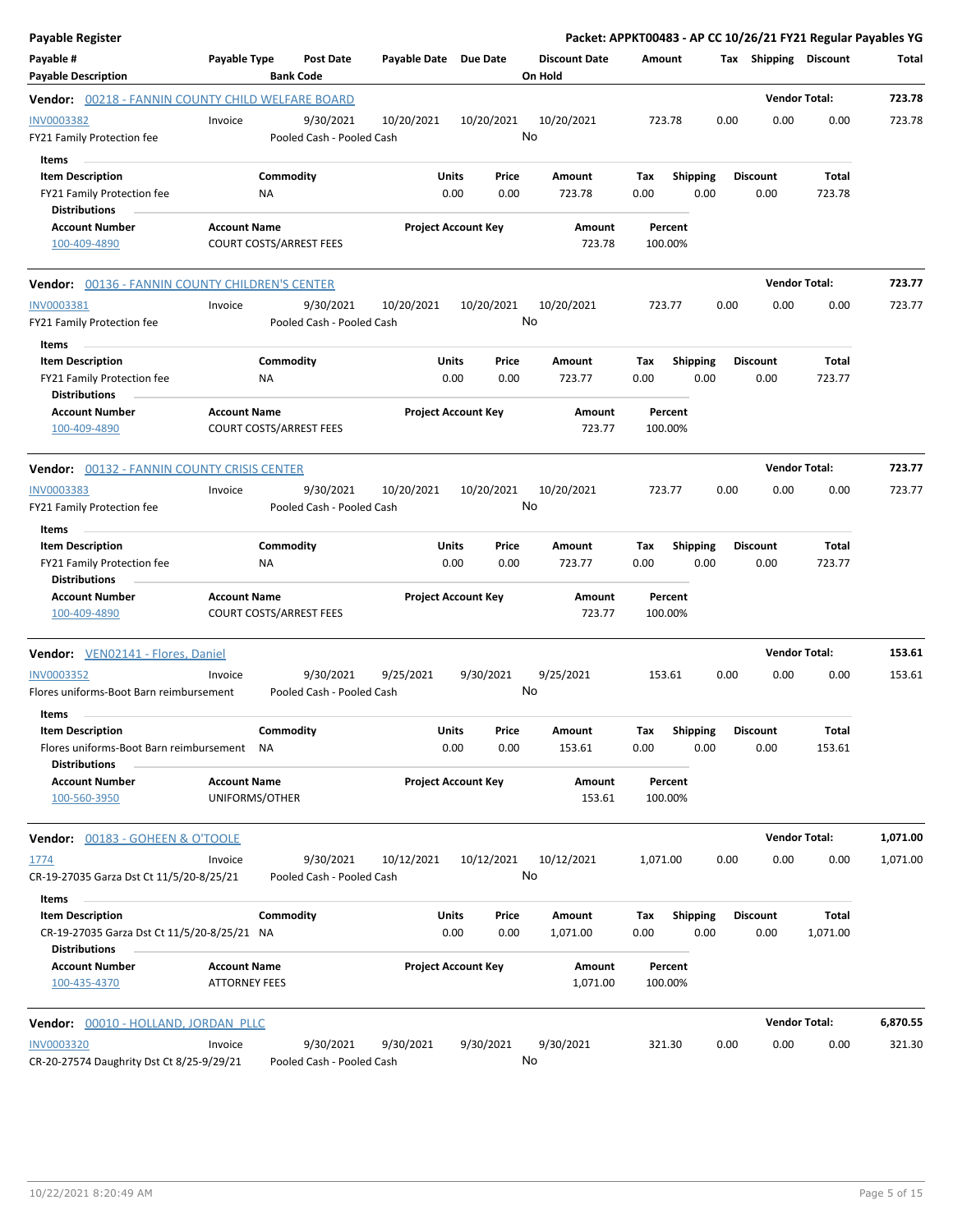| <b>Payable Register</b>                                                                         |                                             |                  |                                        |                       |               |                            |                      |             |                    |      |      |                         |                 | Packet: APPKT00483 - AP CC 10/26/21 FY21 Regular Payables YG |
|-------------------------------------------------------------------------------------------------|---------------------------------------------|------------------|----------------------------------------|-----------------------|---------------|----------------------------|----------------------|-------------|--------------------|------|------|-------------------------|-----------------|--------------------------------------------------------------|
| Payable #                                                                                       | Payable Type                                |                  | Post Date                              | Payable Date Due Date |               |                            | <b>Discount Date</b> | Amount      |                    |      |      | Tax Shipping Discount   |                 | Total                                                        |
| <b>Payable Description</b>                                                                      |                                             | <b>Bank Code</b> |                                        |                       |               |                            | On Hold              |             |                    |      |      |                         |                 |                                                              |
| Items                                                                                           |                                             |                  |                                        |                       |               |                            |                      |             |                    |      |      |                         |                 |                                                              |
| <b>Item Description</b>                                                                         |                                             | Commodity        |                                        |                       | Units         | Price                      | Amount               | Tax         | <b>Shipping</b>    |      |      | <b>Discount</b>         | Total           |                                                              |
| CR-20-27574 Daughrity Dst Ct 8/25-9/29/ NA                                                      |                                             |                  |                                        |                       | 0.00          | 0.00                       | 321.30               | 0.00        |                    | 0.00 |      | 0.00                    | 321.30          |                                                              |
| <b>Distributions</b>                                                                            |                                             |                  |                                        |                       |               |                            |                      |             |                    |      |      |                         |                 |                                                              |
| Account Number                                                                                  | <b>Account Name</b>                         |                  |                                        |                       |               | <b>Project Account Key</b> | Amount               |             | Percent            |      |      |                         |                 |                                                              |
| 100-435-4370                                                                                    | <b>ATTORNEY FEES</b>                        |                  |                                        |                       |               |                            | 321.30               |             | 100.00%            |      |      |                         |                 |                                                              |
| INV0003321<br>CR-21-28099-1 OBrien Dst Ct 5/28-9/20/21                                          | Invoice                                     |                  | 9/30/2021<br>Pooled Cash - Pooled Cash | 9/30/2021             |               | 9/30/2021                  | 9/30/2021<br>No      |             | 675.75             |      | 0.00 | 0.00                    | 0.00            | 675.75                                                       |
| Items                                                                                           |                                             |                  |                                        |                       |               |                            |                      |             |                    |      |      |                         |                 |                                                              |
| <b>Item Description</b>                                                                         |                                             | Commodity        |                                        |                       | Units         | Price                      | Amount               | Tax         | Shipping           |      |      | <b>Discount</b>         | Total           |                                                              |
| CR-21-28099-1 OBrien Dst Ct 5/28-9/20/21 NA                                                     |                                             |                  |                                        |                       | 0.00          | 0.00                       | 675.75               | 0.00        |                    | 0.00 |      | 0.00                    | 675.75          |                                                              |
| <b>Distributions</b>                                                                            |                                             |                  |                                        |                       |               |                            |                      |             |                    |      |      |                         |                 |                                                              |
| <b>Account Number</b>                                                                           | <b>Account Name</b>                         |                  |                                        |                       |               | <b>Project Account Key</b> | Amount               |             | Percent            |      |      |                         |                 |                                                              |
| 100-435-4370                                                                                    | <b>ATTORNEY FEES</b>                        |                  |                                        |                       |               |                            | 675.75               |             | 100.00%            |      |      |                         |                 |                                                              |
| INV0003329<br>CR-21-28199-1 Jenkins Dst Ct 6/15-9/30/21                                         | Invoice                                     |                  | 9/30/2021<br>Pooled Cash - Pooled Cash | 9/30/2021             |               | 9/30/2021                  | 9/30/2021<br>No      |             | 374.00             |      | 0.00 | 0.00                    | 0.00            | 374.00                                                       |
|                                                                                                 |                                             |                  |                                        |                       |               |                            |                      |             |                    |      |      |                         |                 |                                                              |
| Items                                                                                           |                                             |                  |                                        |                       |               |                            |                      |             |                    |      |      |                         |                 |                                                              |
| <b>Item Description</b><br>CR-21-28199-1 Jenkins Dst Ct 6/15-9/30/21 NA<br><b>Distributions</b> |                                             | Commodity        |                                        |                       | Units<br>0.00 | Price<br>0.00              | Amount<br>374.00     | Tax<br>0.00 | <b>Shipping</b>    | 0.00 |      | <b>Discount</b><br>0.00 | Total<br>374.00 |                                                              |
| <b>Account Number</b>                                                                           | <b>Account Name</b>                         |                  |                                        |                       |               | <b>Project Account Key</b> | Amount               |             | Percent            |      |      |                         |                 |                                                              |
| 100-435-4370                                                                                    | <b>ATTORNEY FEES</b>                        |                  |                                        |                       |               |                            | 374.00               |             | 100.00%            |      |      |                         |                 |                                                              |
| INV0003330                                                                                      | Invoice                                     |                  | 9/30/2021                              | 9/30/2021             |               | 9/30/2021                  | 9/30/2021            |             | 127.50             |      | 0.00 | 0.00                    | 0.00            | 127.50                                                       |
| CR-21-28194-1 Roberts Dst Ct 9/17-30/21                                                         |                                             |                  | Pooled Cash - Pooled Cash              |                       |               |                            | No                   |             |                    |      |      |                         |                 |                                                              |
|                                                                                                 |                                             |                  |                                        |                       |               |                            |                      |             |                    |      |      |                         |                 |                                                              |
| Items                                                                                           |                                             |                  |                                        |                       |               |                            |                      |             |                    |      |      |                         |                 |                                                              |
| <b>Item Description</b>                                                                         |                                             | Commodity        |                                        |                       | Units         | Price                      | Amount               | Tax         | <b>Shipping</b>    |      |      | <b>Discount</b>         | Total           |                                                              |
| CR-21-28194-1 Roberts Dst Ct 9/17-30/21<br><b>Distributions</b>                                 |                                             | ΝA               |                                        |                       | 0.00          | 0.00                       | 127.50               | 0.00        |                    | 0.00 |      | 0.00                    | 127.50          |                                                              |
| <b>Account Number</b>                                                                           | <b>Account Name</b>                         |                  |                                        |                       |               | <b>Project Account Key</b> | Amount               |             | Percent            |      |      |                         |                 |                                                              |
| 100-435-4370                                                                                    | <b>ATTORNEY FEES</b>                        |                  |                                        |                       |               |                            | 127.50               |             | 100.00%            |      |      |                         |                 |                                                              |
| INV0003331                                                                                      | Invoice                                     |                  | 9/30/2021                              | 9/30/2021             |               | 9/30/2021                  | 9/30/2021            |             | 671.50             |      | 0.00 | 0.00                    | 0.00            | 671.50                                                       |
| CR-21-28120 Wages Dst Ct 4/20-9/28/21                                                           |                                             |                  | Pooled Cash - Pooled Cash              |                       |               |                            | No                   |             |                    |      |      |                         |                 |                                                              |
|                                                                                                 |                                             |                  |                                        |                       |               |                            |                      |             |                    |      |      |                         |                 |                                                              |
| Items                                                                                           |                                             |                  |                                        |                       |               |                            |                      |             |                    |      |      |                         |                 |                                                              |
| <b>Item Description</b>                                                                         |                                             | Commodity        |                                        |                       | Units         | Price                      | Amount               | Tax         | Shipping           |      |      | <b>Discount</b>         | Total           |                                                              |
| CR-21-28120 Wages Dst Ct 4/20-9/28/21                                                           |                                             | NA               |                                        |                       | 0.00          | 0.00                       | 671.50               | 0.00        |                    | 0.00 |      | 0.00                    | 671.50          |                                                              |
| <b>Distributions</b>                                                                            |                                             |                  |                                        |                       |               |                            |                      |             |                    |      |      |                         |                 |                                                              |
| Account Number<br>100-435-4370                                                                  | <b>Account Name</b><br><b>ATTORNEY FEES</b> |                  |                                        |                       |               | <b>Project Account Key</b> | Amount<br>671.50     |             | Percent<br>100.00% |      |      |                         |                 |                                                              |
| <b>INV0003332</b>                                                                               | Invoice                                     |                  | 9/30/2021                              | 9/30/2021             |               | 9/30/2021                  | 9/30/2021            |             | 63.75              |      | 0.00 | 0.00                    | 0.00            | 63.75                                                        |
| CR-21-28200-1 Murphy Dst Ct9/28-30/21                                                           |                                             |                  | Pooled Cash - Pooled Cash              |                       |               |                            | No                   |             |                    |      |      |                         |                 |                                                              |
|                                                                                                 |                                             |                  |                                        |                       |               |                            |                      |             |                    |      |      |                         |                 |                                                              |
| Items                                                                                           |                                             |                  |                                        |                       |               |                            |                      |             |                    |      |      |                         |                 |                                                              |
| <b>Item Description</b>                                                                         |                                             | Commodity        |                                        |                       | Units         | Price                      | Amount               | Tax         | <b>Shipping</b>    |      |      | <b>Discount</b>         | Total           |                                                              |
| CR-21-28200-1 Murphy Dst Ct9/28-30/21<br><b>Distributions</b>                                   |                                             | ΝA               |                                        |                       | 0.00          | 0.00                       | 63.75                | 0.00        |                    | 0.00 |      | 0.00                    | 63.75           |                                                              |
| <b>Account Number</b>                                                                           | <b>Account Name</b>                         |                  |                                        |                       |               | <b>Project Account Key</b> | Amount               |             | Percent            |      |      |                         |                 |                                                              |
| 100-435-4370                                                                                    | <b>ATTORNEY FEES</b>                        |                  |                                        |                       |               |                            | 63.75                |             | 100.00%            |      |      |                         |                 |                                                              |
| <b>INV0003333</b>                                                                               | Invoice                                     |                  | 9/30/2021                              | 9/30/2021             |               | 9/30/2021                  | 9/30/2021            |             | 246.50             |      | 0.00 | 0.00                    | 0.00            | 246.50                                                       |
| CR-20-27809 Roberts Dst Ct 10/6/20-5/20/21                                                      |                                             |                  | Pooled Cash - Pooled Cash              |                       |               |                            | No                   |             |                    |      |      |                         |                 |                                                              |
|                                                                                                 |                                             |                  |                                        |                       |               |                            |                      |             |                    |      |      |                         |                 |                                                              |
| Items                                                                                           |                                             |                  |                                        |                       |               |                            |                      |             |                    |      |      |                         |                 |                                                              |
| <b>Item Description</b>                                                                         |                                             | Commodity        |                                        |                       | Units         | Price                      | Amount               | Tax         | <b>Shipping</b>    |      |      | <b>Discount</b>         | Total           |                                                              |
| CR-20-27809 Roberts Dst Ct 10/6/20-5/20 NA                                                      |                                             |                  |                                        |                       | 0.00          | 0.00                       | 246.50               | 0.00        |                    | 0.00 |      | 0.00                    | 246.50          |                                                              |
| <b>Distributions</b>                                                                            |                                             |                  |                                        |                       |               |                            |                      |             |                    |      |      |                         |                 |                                                              |
| <b>Account Number</b>                                                                           | <b>Account Name</b>                         |                  |                                        |                       |               | <b>Project Account Key</b> | Amount               |             | Percent            |      |      |                         |                 |                                                              |
| 100-435-4370                                                                                    | <b>ATTORNEY FEES</b>                        |                  |                                        |                       |               |                            | 246.50               |             | 100.00%            |      |      |                         |                 |                                                              |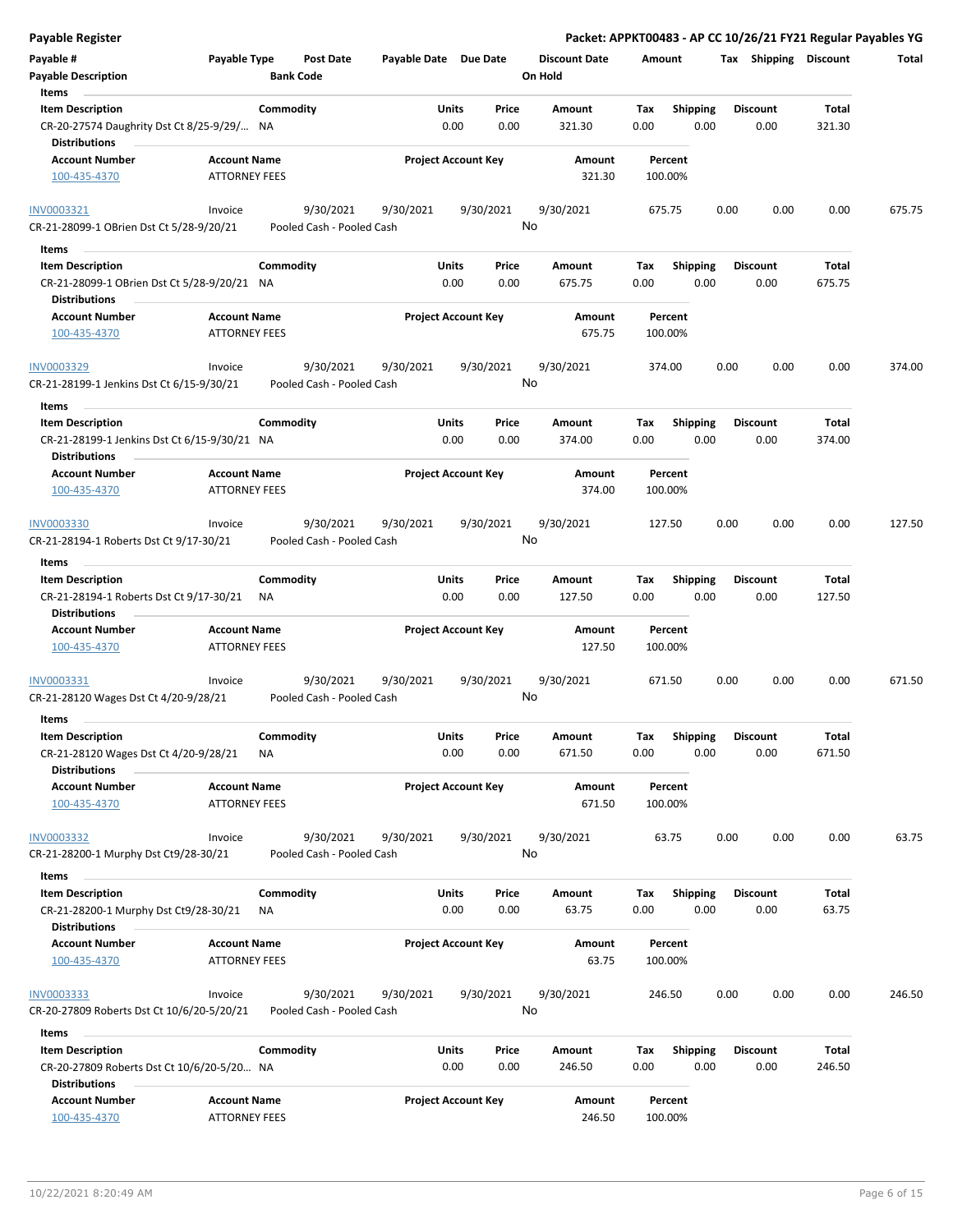| Payable Register                                                                               |                                             |                  |                                        |                       |                            |         |                      |                    |                         |      |                         |                 | Packet: APPKT00483 - AP CC 10/26/21 FY21 Regular Payables YG |
|------------------------------------------------------------------------------------------------|---------------------------------------------|------------------|----------------------------------------|-----------------------|----------------------------|---------|----------------------|--------------------|-------------------------|------|-------------------------|-----------------|--------------------------------------------------------------|
| Payable #<br><b>Payable Description</b>                                                        | Payable Type                                | <b>Bank Code</b> | Post Date                              | Payable Date Due Date |                            | On Hold | <b>Discount Date</b> | Amount             |                         |      | Tax Shipping Discount   |                 | Total                                                        |
| INV0003365<br>unfiled Meyers Dst Ct 8/5-9/18/21                                                | Invoice                                     |                  | 9/30/2021<br>Pooled Cash - Pooled Cash | 10/13/2021            | 10/13/2021                 | No      | 10/13/2021           | 382.50             |                         | 0.00 | 0.00                    | 0.00            | 382.50                                                       |
| Items                                                                                          |                                             |                  |                                        |                       |                            |         |                      |                    |                         |      |                         |                 |                                                              |
| <b>Item Description</b>                                                                        |                                             | Commodity        |                                        | Units                 | Price                      |         | Amount               | Tax                | <b>Shipping</b>         |      | <b>Discount</b>         | Total           |                                                              |
| unfiled Meyers Dst Ct 8/5-9/18/21<br><b>Distributions</b>                                      |                                             | ΝA               |                                        |                       | 0.00<br>0.00               |         | 382.50               | 0.00               | 0.00                    |      | 0.00                    | 382.50          |                                                              |
| <b>Account Number</b>                                                                          | <b>Account Name</b>                         |                  |                                        |                       | <b>Project Account Key</b> |         | Amount               | Percent            |                         |      |                         |                 |                                                              |
| 100-435-4370                                                                                   | <b>ATTORNEY FEES</b>                        |                  |                                        |                       |                            |         | 382.50               | 100.00%            |                         |      |                         |                 |                                                              |
| <b>INV0003366</b>                                                                              | Invoice                                     |                  | 9/30/2021                              | 10/13/2021            | 10/13/2021                 | No      | 10/13/2021           | 612.00             |                         | 0.00 | 0.00                    | 0.00            | 612.00                                                       |
| CR-21-28088 Stafford Dst Ct 6/29-9/30/21                                                       |                                             |                  | Pooled Cash - Pooled Cash              |                       |                            |         |                      |                    |                         |      |                         |                 |                                                              |
| Items                                                                                          |                                             |                  |                                        |                       |                            |         |                      |                    |                         |      |                         |                 |                                                              |
| <b>Item Description</b><br>CR-21-28088 Stafford Dst Ct 6/29-9/30/21 NA<br><b>Distributions</b> |                                             | Commodity        |                                        | Units                 | Price<br>0.00<br>0.00      |         | Amount<br>612.00     | Tax<br>0.00        | <b>Shipping</b><br>0.00 |      | <b>Discount</b><br>0.00 | Total<br>612.00 |                                                              |
| <b>Account Number</b><br>100-435-4370                                                          | <b>Account Name</b><br><b>ATTORNEY FEES</b> |                  |                                        |                       | <b>Project Account Key</b> |         | Amount<br>612.00     | Percent<br>100.00% |                         |      |                         |                 |                                                              |
| <b>INV0003367</b>                                                                              | Invoice                                     |                  | 9/30/2021                              | 10/13/2021            | 10/13/2021                 |         | 10/13/2021           | 391.00             |                         | 0.00 | 0.00                    | 0.00            | 391.00                                                       |
| CR-21-28184-1 Schuerer Dst Ct 8/12-9/13/21                                                     |                                             |                  | Pooled Cash - Pooled Cash              |                       |                            | No      |                      |                    |                         |      |                         |                 |                                                              |
| Items                                                                                          |                                             |                  |                                        |                       |                            |         |                      |                    |                         |      |                         |                 |                                                              |
| <b>Item Description</b>                                                                        |                                             | Commodity        |                                        | Units                 | Price                      |         | Amount               | Tax                | <b>Shipping</b>         |      | <b>Discount</b>         | Total           |                                                              |
| CR-21-28184-1 Schuerer Dst Ct 8/12-9/13 NA<br><b>Distributions</b>                             |                                             |                  |                                        |                       | 0.00<br>0.00               |         | 391.00               | 0.00               | 0.00                    |      | 0.00                    | 391.00          |                                                              |
| <b>Account Number</b>                                                                          | <b>Account Name</b>                         |                  |                                        |                       | <b>Project Account Key</b> |         | Amount               | Percent            |                         |      |                         |                 |                                                              |
| 100-435-4370                                                                                   | <b>ATTORNEY FEES</b>                        |                  |                                        |                       |                            |         | 391.00               | 100.00%            |                         |      |                         |                 |                                                              |
| <b>INV0003368</b><br>CR-19-27252 Wood Dst Ct 5/12-6/4/21                                       | Invoice                                     |                  | 9/30/2021<br>Pooled Cash - Pooled Cash | 10/13/2021            | 10/13/2021                 | No      | 10/13/2021           | 63.75              |                         | 0.00 | 0.00                    | 0.00            | 63.75                                                        |
| Items                                                                                          |                                             |                  |                                        |                       |                            |         |                      |                    |                         |      |                         |                 |                                                              |
| <b>Item Description</b><br>CR-19-27252 Wood Dst Ct 5/12-6/4/21                                 |                                             | Commodity<br>ΝA  |                                        | Units                 | Price<br>0.00<br>0.00      |         | Amount<br>63.75      | Tax<br>0.00        | <b>Shipping</b><br>0.00 |      | <b>Discount</b><br>0.00 | Total<br>63.75  |                                                              |
| <b>Distributions</b>                                                                           |                                             |                  |                                        |                       |                            |         |                      |                    |                         |      |                         |                 |                                                              |
| <b>Account Number</b><br>100-435-4370                                                          | <b>Account Name</b><br><b>ATTORNEY FEES</b> |                  |                                        |                       | <b>Project Account Key</b> |         | Amount<br>63.75      | Percent<br>100.00% |                         |      |                         |                 |                                                              |
| INV0003369<br>CR-20-27463 Griffith Dst Ct 10/1/20-9/30/21                                      | Invoice                                     |                  | 9/30/2021<br>Pooled Cash - Pooled Cash | 10/13/2021            | 10/13/2021                 | No      | 10/13/2021           | 484.50             |                         | 0.00 | 0.00                    | 0.00            | 484.50                                                       |
| Items                                                                                          |                                             |                  |                                        |                       |                            |         |                      |                    |                         |      |                         |                 |                                                              |
| <b>Item Description</b><br>CR-20-27463 Griffith Dst Ct 10/1/20-9/30/ NA                        |                                             | Commodity        |                                        | Units                 | Price<br>0.00<br>0.00      |         | Amount<br>484.50     | Tax<br>0.00        | <b>Shipping</b><br>0.00 |      | <b>Discount</b><br>0.00 | Total<br>484.50 |                                                              |
| <b>Distributions</b><br><b>Account Number</b>                                                  | <b>Account Name</b>                         |                  |                                        |                       | <b>Project Account Key</b> |         | Amount               | Percent            |                         |      |                         |                 |                                                              |
| 100-435-4370                                                                                   | <b>ATTORNEY FEES</b>                        |                  |                                        |                       |                            |         | 484.50               | 100.00%            |                         |      |                         |                 |                                                              |
| <b>INV0003370</b><br>CR-21-28105 Donaho Dst Ct 3/16-9/30/21                                    | Invoice                                     |                  | 9/30/2021<br>Pooled Cash - Pooled Cash | 10/13/2021            | 10/13/2021                 | No      | 10/13/2021           | 943.50             |                         | 0.00 | 0.00                    | 0.00            | 943.50                                                       |
|                                                                                                |                                             |                  |                                        |                       |                            |         |                      |                    |                         |      |                         |                 |                                                              |
| Items<br><b>Item Description</b>                                                               |                                             | Commodity        |                                        | Units                 | Price                      |         | Amount               | Тах                | <b>Shipping</b>         |      | <b>Discount</b>         | Total           |                                                              |
| CR-21-28105 Donaho Dst Ct 3/16-9/30/21<br><b>Distributions</b>                                 |                                             | ΝA               |                                        |                       | 0.00<br>0.00               |         | 943.50               | 0.00               | 0.00                    |      | 0.00                    | 943.50          |                                                              |
| <b>Account Number</b>                                                                          | <b>Account Name</b>                         |                  |                                        |                       | <b>Project Account Key</b> |         | Amount               | Percent            |                         |      |                         |                 |                                                              |
| 100-435-4370                                                                                   | <b>ATTORNEY FEES</b>                        |                  |                                        |                       |                            |         | 943.50               | 100.00%            |                         |      |                         |                 |                                                              |
| INV0003371                                                                                     | Invoice                                     |                  | 9/30/2021                              | 10/13/2021            | 10/13/2021                 |         | 10/13/2021           | 195.50             |                         | 0.00 | 0.00                    | 0.00            | 195.50                                                       |
| CR-20-27534 Crumby Dst Ct 6/2-9/30/21                                                          |                                             |                  | Pooled Cash - Pooled Cash              |                       |                            | No      |                      |                    |                         |      |                         |                 |                                                              |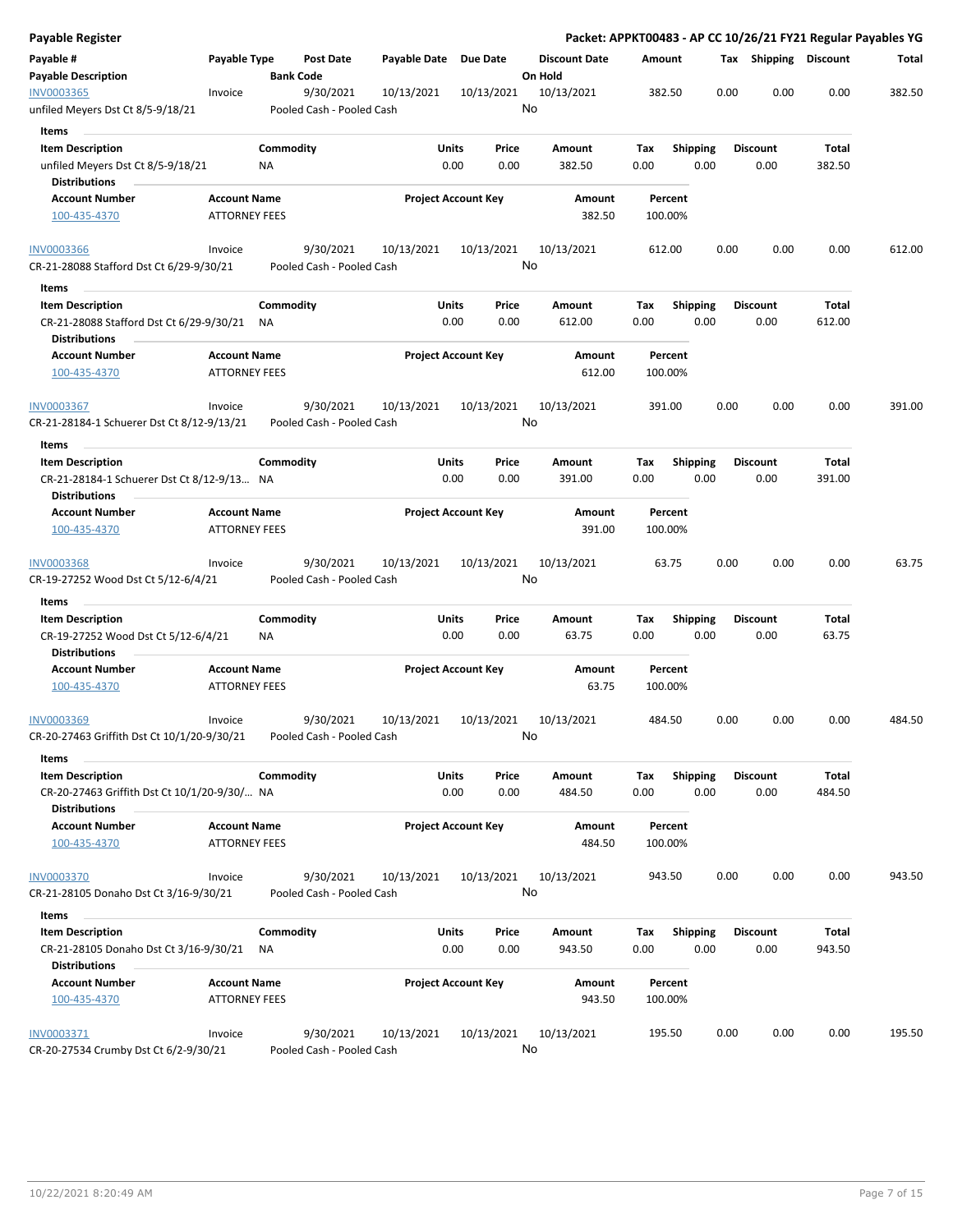| <b>Payable Register</b>                                                                  |                                             |                          |                                        |                       |                            |                  |                                 |                    |                         |      |                         |                      | Packet: APPKT00483 - AP CC 10/26/21 FY21 Regular Payables YG |
|------------------------------------------------------------------------------------------|---------------------------------------------|--------------------------|----------------------------------------|-----------------------|----------------------------|------------------|---------------------------------|--------------------|-------------------------|------|-------------------------|----------------------|--------------------------------------------------------------|
| Payable #<br><b>Payable Description</b>                                                  | Payable Type                                | <b>Bank Code</b>         | <b>Post Date</b>                       | Payable Date Due Date |                            |                  | <b>Discount Date</b><br>On Hold | Amount             |                         |      | Tax Shipping Discount   |                      | Total                                                        |
| Items<br><b>Item Description</b>                                                         |                                             | Commodity                |                                        |                       | Units                      | Price            | Amount                          | Tax                | <b>Shipping</b>         |      | <b>Discount</b>         | Total                |                                                              |
| CR-20-27534 Crumby Dst Ct 6/2-9/30/21<br><b>Distributions</b>                            |                                             | NA                       |                                        |                       | 0.00                       | 0.00             | 195.50                          | 0.00               | 0.00                    |      | 0.00                    | 195.50               |                                                              |
| <b>Account Number</b><br>100-435-4370                                                    | <b>Account Name</b><br><b>ATTORNEY FEES</b> |                          |                                        |                       | <b>Project Account Key</b> |                  | Amount<br>195.50                | Percent<br>100.00% |                         |      |                         |                      |                                                              |
| <b>INV0003372</b><br>CR-20-27698 Fields Dst Ct 4/20-5/4/21                               | Invoice                                     |                          | 9/30/2021<br>Pooled Cash - Pooled Cash | 10/13/2021            |                            | 10/13/2021       | 10/13/2021<br>No                | 212.50             |                         | 0.00 | 0.00                    | 0.00                 | 212.50                                                       |
| Items                                                                                    |                                             |                          |                                        |                       |                            |                  |                                 |                    |                         |      |                         |                      |                                                              |
| <b>Item Description</b><br>CR-20-27698 Fields Dst Ct 4/20-5/4/21<br><b>Distributions</b> |                                             | Commodity<br><b>NA</b>   |                                        |                       | Units<br>0.00              | Price<br>0.00    | Amount<br>212.50                | Tax<br>0.00        | <b>Shipping</b><br>0.00 |      | <b>Discount</b><br>0.00 | Total<br>212.50      |                                                              |
| <b>Account Number</b><br>100-435-4370                                                    | <b>Account Name</b><br><b>ATTORNEY FEES</b> |                          |                                        |                       | <b>Project Account Key</b> |                  | Amount<br>212.50                | Percent<br>100.00% |                         |      |                         |                      |                                                              |
| <b>INV0003373</b><br>CR-21-28014 Dickinson Dst Ct 4/14-9/30/21                           | Invoice                                     |                          | 9/30/2021<br>Pooled Cash - Pooled Cash | 10/13/2021            |                            | 10/13/2021<br>No | 10/13/2021                      | 1,105.00           |                         | 0.00 | 0.00                    | 0.00                 | 1,105.00                                                     |
| Items                                                                                    |                                             |                          |                                        |                       |                            |                  |                                 |                    |                         |      |                         |                      |                                                              |
| <b>Item Description</b><br>CR-21-28014 Dickinson Dst Ct 4/14-9/30/ NA                    |                                             | Commodity                |                                        |                       | Units<br>0.00              | Price<br>0.00    | <b>Amount</b><br>1,105.00       | Tax<br>0.00        | <b>Shipping</b><br>0.00 |      | <b>Discount</b><br>0.00 | Total<br>1,105.00    |                                                              |
| <b>Distributions</b><br><b>Account Number</b><br>100-435-4370                            | <b>Account Name</b><br><b>ATTORNEY FEES</b> |                          |                                        |                       | <b>Project Account Key</b> |                  | Amount<br>1,105.00              | Percent<br>100.00% |                         |      |                         |                      |                                                              |
|                                                                                          |                                             |                          |                                        |                       |                            |                  |                                 |                    |                         |      |                         |                      |                                                              |
| <b>Vendor: 00397 - JESSICA MCDONALD &amp; ASSOC.</b>                                     |                                             |                          |                                        |                       |                            |                  |                                 |                    |                         |      | <b>Vendor Total:</b>    |                      | 3,407.05                                                     |
| 310<br>CR-20-27842 Brown Dst Ct 6/16-9/30/21                                             | Invoice                                     |                          | 9/30/2021<br>Pooled Cash - Pooled Cash | 9/30/2021             |                            | 9/30/2021        | 9/30/2021<br>No                 | 1,127.05           |                         | 0.00 | 0.00                    | 0.00                 | 1,127.05                                                     |
| Items<br><b>Item Description</b>                                                         |                                             | Commodity                |                                        |                       | Units                      | Price            | Amount                          | Tax                | <b>Shipping</b>         |      | <b>Discount</b>         | Total                |                                                              |
| CR-20-27842 Brown Dst Ct 6/16-9/30/21<br><b>Distributions</b>                            |                                             | ΝA                       |                                        |                       | 0.00                       | 0.00             | 1,127.05                        | 0.00               | 0.00                    |      | 0.00                    | 1,127.05             |                                                              |
| <b>Account Number</b>                                                                    | <b>Account Name</b>                         |                          |                                        |                       | <b>Project Account Key</b> |                  | Amount                          | Percent            |                         |      |                         |                      |                                                              |
| 100-435-4370                                                                             | <b>ATTORNEY FEES</b>                        |                          |                                        |                       |                            |                  | 1,127.05                        | 100.00%            |                         |      |                         |                      |                                                              |
| 3244<br>FA-19-44234 LA/FA Dst Ct 1/26-3/31/21                                            | Invoice                                     |                          | 9/30/2021<br>Pooled Cash - Pooled Cash | 3/31/2021             |                            | 9/30/2021        | 3/31/2021<br>No                 | 680.00             |                         | 0.00 | 0.00                    | 0.00                 | 680.00                                                       |
| Items                                                                                    |                                             |                          |                                        |                       |                            |                  |                                 |                    |                         |      |                         |                      |                                                              |
| <b>Item Description</b><br>FA-19-44234 LA/FA Dst Ct 1/26-3/31/21<br><b>Distributions</b> |                                             | Commodity<br>ΝA          |                                        |                       | Units<br>0.00              | Price<br>0.00    | Amount<br>680.00                | Tax<br>0.00        | Shipping<br>0.00        |      | <b>Discount</b><br>0.00 | Total<br>680.00      |                                                              |
| <b>Account Number</b><br>100-435-4360                                                    | <b>Account Name</b>                         | ATTORNEY FEES- CPS CASES |                                        |                       | <b>Project Account Key</b> |                  | Amount<br>680.00                | Percent<br>100.00% |                         |      |                         |                      |                                                              |
| 3506                                                                                     | Invoice                                     |                          | 9/30/2021                              | 7/1/2021              |                            | 9/30/2021        | 7/1/2021                        | 1,600.00           |                         | 0.00 | 0.00                    | 0.00                 | 1,600.00                                                     |
| FA-21-45211 RP/CP Dst Ct 4/1-7/1/21                                                      |                                             |                          | Pooled Cash - Pooled Cash              |                       |                            | No               |                                 |                    |                         |      |                         |                      |                                                              |
| Items                                                                                    |                                             |                          |                                        |                       |                            |                  |                                 |                    |                         |      |                         |                      |                                                              |
| <b>Item Description</b><br>FA-21-45211 RP/CP Dst Ct 4/1-7/1/21<br><b>Distributions</b>   |                                             | Commodity<br>NA          |                                        |                       | Units<br>0.00              | Price<br>0.00    | Amount<br>1,600.00              | Tax<br>0.00        | Shipping<br>0.00        |      | <b>Discount</b><br>0.00 | Total<br>1,600.00    |                                                              |
| <b>Account Number</b><br>100-435-4360                                                    | <b>Account Name</b>                         | ATTORNEY FEES- CPS CASES |                                        |                       | <b>Project Account Key</b> |                  | Amount<br>1,600.00              | Percent<br>100.00% |                         |      |                         |                      |                                                              |
| <b>Vendor:</b> VEN02440 - Law Office of Bi Hunt                                          |                                             |                          |                                        |                       |                            |                  |                                 |                    |                         |      |                         | <b>Vendor Total:</b> | 2,825.36                                                     |
| <b>INV0003374</b><br>CR-21-28197-1 Vang Dst Ct 9/7-30/21                                 | Invoice                                     |                          | 9/30/2021<br>Pooled Cash - Pooled Cash | 10/8/2021             |                            | 10/8/2021<br>No  | 10/8/2021                       | 567.00             |                         | 0.00 | 0.00                    | 0.00                 | 567.00                                                       |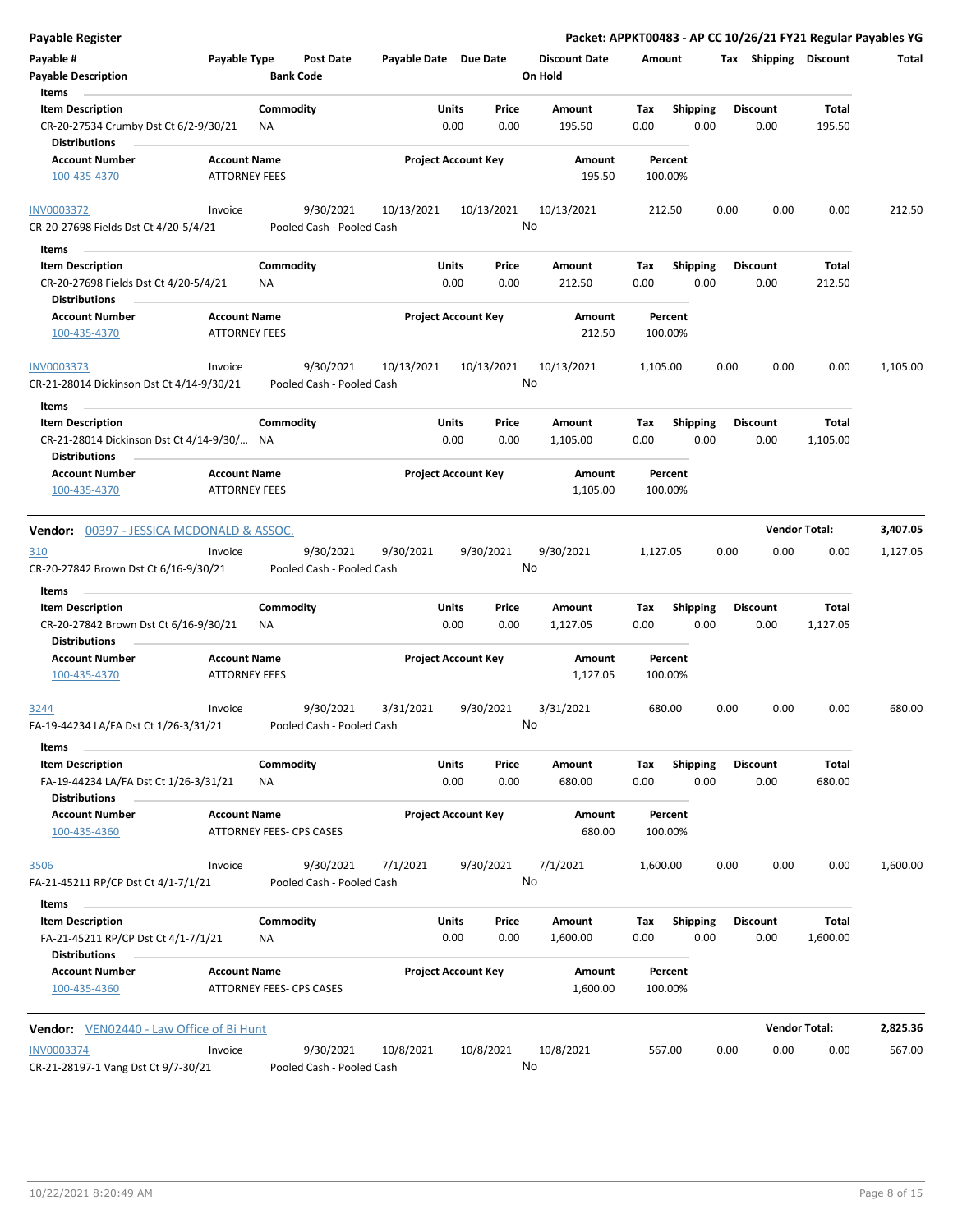| Payable Register                                                                       |                                             |                                        |                       |                            |               |                                 | Packet: APPKT00483 - AP CC 10/26/21 FY21 Regular Payables YG |                         |      |                         |                 |          |
|----------------------------------------------------------------------------------------|---------------------------------------------|----------------------------------------|-----------------------|----------------------------|---------------|---------------------------------|--------------------------------------------------------------|-------------------------|------|-------------------------|-----------------|----------|
| Payable #<br><b>Payable Description</b>                                                | Payable Type                                | <b>Post Date</b><br><b>Bank Code</b>   | Payable Date Due Date |                            |               | <b>Discount Date</b><br>On Hold | Amount                                                       |                         |      | Tax Shipping Discount   |                 | Total    |
| Items                                                                                  |                                             |                                        |                       |                            |               |                                 |                                                              |                         |      |                         |                 |          |
| <b>Item Description</b><br>CR-21-28197-1 Vang Dst Ct 9/7-30/21<br><b>Distributions</b> |                                             | Commodity<br>ΝA                        |                       | Units<br>0.00              | Price<br>0.00 | Amount<br>567.00                | Tax<br>0.00                                                  | <b>Shipping</b><br>0.00 |      | <b>Discount</b><br>0.00 | Total<br>567.00 |          |
| <b>Account Number</b>                                                                  | <b>Account Name</b>                         |                                        |                       | <b>Project Account Key</b> |               | Amount                          | Percent                                                      |                         |      |                         |                 |          |
| 100-435-4370                                                                           | <b>ATTORNEY FEES</b>                        |                                        |                       |                            |               | 567.00                          | 100.00%                                                      |                         |      |                         |                 |          |
| <b>INV0003375</b>                                                                      | Invoice                                     | 9/30/2021                              | 10/8/2021             |                            | 10/8/2021     | 10/8/2021                       | 603.00                                                       |                         | 0.00 | 0.00                    | 0.00            | 603.00   |
| CR-21-28198-1 Williams Dst Ct 9/7-30/21                                                |                                             | Pooled Cash - Pooled Cash              |                       |                            |               | No                              |                                                              |                         |      |                         |                 |          |
| Items                                                                                  |                                             |                                        |                       |                            |               |                                 |                                                              |                         |      |                         |                 |          |
| <b>Item Description</b>                                                                |                                             | Commodity                              |                       | Units                      | Price         | Amount                          | Tax                                                          | <b>Shipping</b>         |      | <b>Discount</b>         | Total           |          |
| CR-21-28198-1 Williams Dst Ct 9/7-30/21                                                |                                             | NA                                     |                       | 0.00                       | 0.00          | 603.00                          | 0.00                                                         | 0.00                    |      | 0.00                    | 603.00          |          |
| <b>Distributions</b>                                                                   |                                             |                                        |                       |                            |               |                                 |                                                              |                         |      |                         |                 |          |
| <b>Account Number</b><br>100-435-4370                                                  | <b>Account Name</b><br><b>ATTORNEY FEES</b> |                                        |                       | <b>Project Account Key</b> |               | Amount<br>603.00                | Percent<br>100.00%                                           |                         |      |                         |                 |          |
|                                                                                        |                                             |                                        | 10/8/2021             |                            |               |                                 |                                                              |                         |      |                         | 0.00            |          |
| <b>INV0003376</b><br>CR-21-28092 Harris Dt Ct 8/30-9/30/21                             | Invoice                                     | 9/30/2021<br>Pooled Cash - Pooled Cash |                       |                            | 10/8/2021     | 10/8/2021<br>No                 | 171.00                                                       |                         | 0.00 | 0.00                    |                 | 171.00   |
| Items                                                                                  |                                             |                                        |                       |                            |               |                                 |                                                              |                         |      |                         |                 |          |
| <b>Item Description</b>                                                                |                                             | Commodity                              |                       | Units                      | Price         | Amount                          | Tax                                                          | Shipping                |      | <b>Discount</b>         | <b>Total</b>    |          |
| CR-21-28092 Harris Dt Ct 8/30-9/30/21                                                  |                                             | ΝA                                     |                       | 0.00                       | 0.00          | 171.00                          | 0.00                                                         | 0.00                    |      | 0.00                    | 171.00          |          |
| <b>Distributions</b>                                                                   |                                             |                                        |                       |                            |               |                                 |                                                              |                         |      |                         |                 |          |
| <b>Account Number</b>                                                                  | <b>Account Name</b>                         |                                        |                       | <b>Project Account Key</b> |               | Amount                          | Percent                                                      |                         |      |                         |                 |          |
| 100-435-4370                                                                           | <b>ATTORNEY FEES</b>                        |                                        |                       |                            |               | 171.00                          | 100.00%                                                      |                         |      |                         |                 |          |
| INV0003377                                                                             | Invoice                                     | 9/30/2021                              | 10/8/2021             |                            | 10/8/2021     | 10/8/2021                       | 1,304.36                                                     |                         | 0.00 | 0.00                    | 0.00            | 1,304.36 |
| CR-20-27409 Selvage Dst Ct 6/9-9/28/21                                                 |                                             | Pooled Cash - Pooled Cash              |                       |                            |               | No                              |                                                              |                         |      |                         |                 |          |
| Items                                                                                  |                                             |                                        |                       |                            |               |                                 |                                                              |                         |      |                         |                 |          |
| <b>Item Description</b>                                                                |                                             | Commodity                              |                       | Units                      | Price         | Amount                          | Tax                                                          | <b>Shipping</b>         |      | <b>Discount</b>         | Total           |          |
| CR-20-27409 Selvage Dst Ct 6/9-9/28/21<br><b>Distributions</b>                         |                                             | ΝA                                     |                       | 0.00                       | 0.00          | 1,304.36                        | 0.00                                                         | 0.00                    |      | 0.00                    | 1,304.36        |          |
| <b>Account Number</b>                                                                  | <b>Account Name</b>                         |                                        |                       | <b>Project Account Key</b> |               | Amount                          | Percent                                                      |                         |      |                         |                 |          |
| 100-435-4370                                                                           | <b>ATTORNEY FEES</b>                        |                                        |                       |                            |               | 1,304.36                        | 100.00%                                                      |                         |      |                         |                 |          |
| INV0003378<br>CR-21-27954 Anderson Dst Ct 8/24-9/30/21                                 | Invoice                                     | 9/30/2021<br>Pooled Cash - Pooled Cash | 10/8/2021             |                            | 10/8/2021     | 10/8/2021<br>No                 | 180.00                                                       |                         | 0.00 | 0.00                    | 0.00            | 180.00   |
|                                                                                        |                                             |                                        |                       |                            |               |                                 |                                                              |                         |      |                         |                 |          |
| Items                                                                                  |                                             |                                        |                       |                            |               |                                 |                                                              |                         |      |                         |                 |          |
| <b>Item Description</b><br>CR-21-27954 Anderson Dst Ct 8/24-9/30/                      |                                             | Commodity<br>NA                        |                       | Units<br>0.00              | Price<br>0.00 | Amount<br>180.00                | Tax<br>0.00                                                  | Shipping<br>0.00        |      | <b>Discount</b><br>0.00 | Total<br>180.00 |          |
| <b>Distributions</b>                                                                   |                                             |                                        |                       |                            |               |                                 |                                                              |                         |      |                         |                 |          |
| <b>Account Number</b><br>100-435-4370                                                  | <b>Account Name</b><br><b>ATTORNEY FEES</b> |                                        |                       | <b>Project Account Key</b> |               | Amount<br>180.00                | Percent<br>100.00%                                           |                         |      |                         |                 |          |
| <b>Vendor:</b> 00337 - MIEARS, STEVEN R.                                               |                                             |                                        |                       |                            |               |                                 |                                                              |                         |      | <b>Vendor Total:</b>    |                 | 4,075.00 |
| INV0003323                                                                             | Invoice                                     | 9/30/2021                              | 9/30/2021             |                            | 9/30/2021     | 9/30/2021                       | 225.00                                                       |                         | 0.00 | 0.00                    | 0.00            | 225.00   |
| FA-15-42218 GH Dst Ct 5/25-9/30/21                                                     |                                             | Pooled Cash - Pooled Cash              |                       |                            |               | No                              |                                                              |                         |      |                         |                 |          |
| Items                                                                                  |                                             |                                        |                       |                            |               |                                 |                                                              |                         |      |                         |                 |          |
| <b>Item Description</b>                                                                |                                             | Commodity                              |                       | Units                      | Price         | Amount                          | Tax                                                          | <b>Shipping</b>         |      | <b>Discount</b>         | Total           |          |
| FA-15-42218 GH Dst Ct 5/25-9/30/21                                                     |                                             | ΝA                                     |                       | 0.00                       | 0.00          | 225.00                          | 0.00                                                         | 0.00                    |      | 0.00                    | 225.00          |          |
| <b>Distributions</b>                                                                   |                                             |                                        |                       |                            |               |                                 |                                                              |                         |      |                         |                 |          |
| <b>Account Number</b><br>100-435-4360                                                  | <b>Account Name</b>                         | ATTORNEY FEES- CPS CASES               |                       | <b>Project Account Key</b> |               | Amount<br>225.00                | Percent<br>100.00%                                           |                         |      |                         |                 |          |
| <b>INV0003324</b><br>FA-20-44838 JT/JT Dst Ct 2/26-9/30/21                             | Invoice                                     | 9/30/2021<br>Pooled Cash - Pooled Cash | 9/30/2021             |                            | 9/30/2021     | 9/30/2021<br>No                 | 950.00                                                       |                         | 0.00 | 0.00                    | 0.00            | 950.00   |
|                                                                                        |                                             |                                        |                       |                            |               |                                 |                                                              |                         |      |                         |                 |          |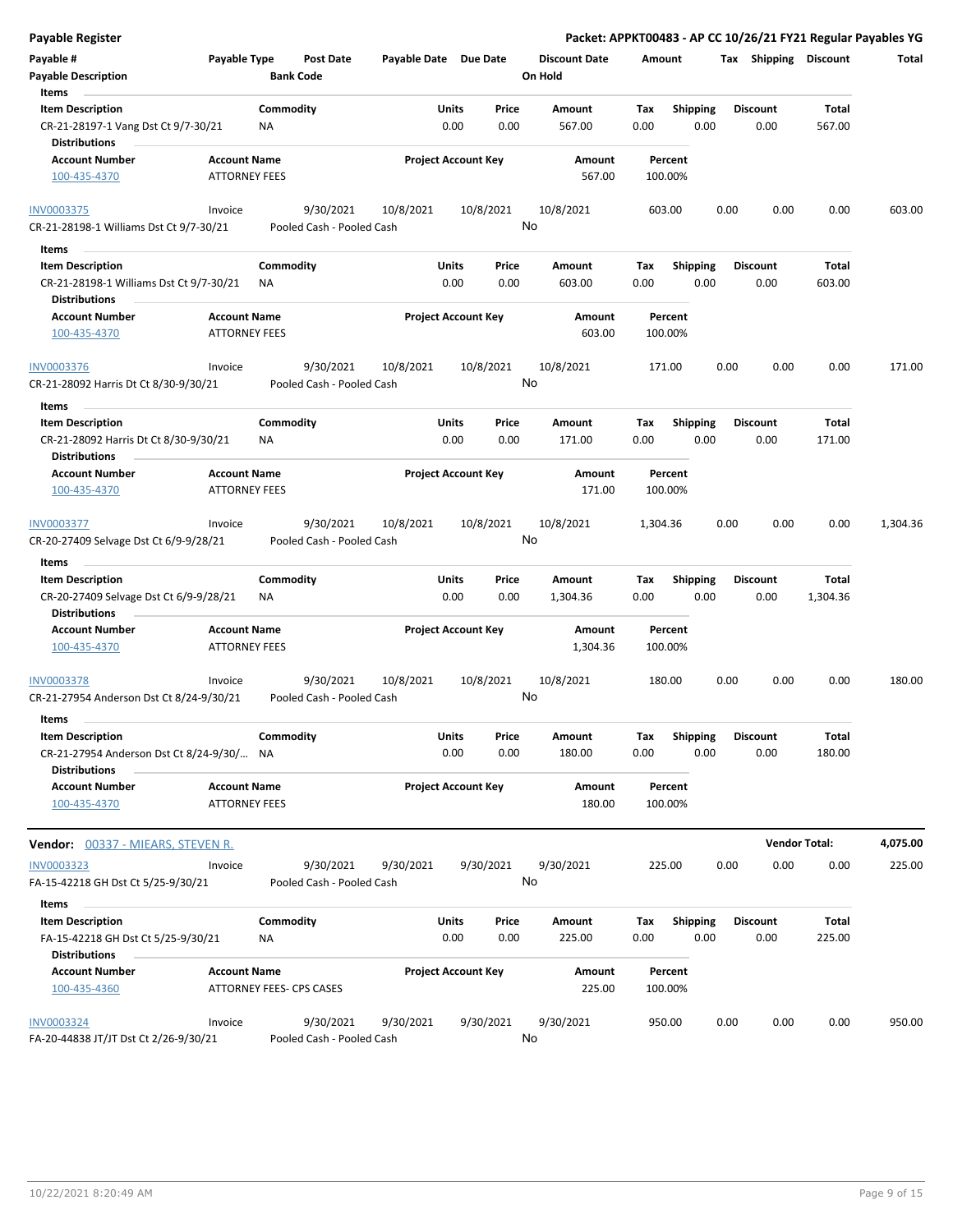| <b>Payable Register</b>                                                                           |                     |                                 |                                        |                       |                            |               |                                 |                    |                         |      |                         | Packet: APPKT00483 - AP CC 10/26/21 FY21 Regular Payables YG |          |
|---------------------------------------------------------------------------------------------------|---------------------|---------------------------------|----------------------------------------|-----------------------|----------------------------|---------------|---------------------------------|--------------------|-------------------------|------|-------------------------|--------------------------------------------------------------|----------|
| Payable #<br><b>Payable Description</b>                                                           | Payable Type        | <b>Bank Code</b>                | <b>Post Date</b>                       | Payable Date Due Date |                            |               | <b>Discount Date</b><br>On Hold | Amount             |                         |      | Tax Shipping Discount   |                                                              | Total    |
| Items<br><b>Item Description</b><br>FA-20-44838 JT/JT Dst Ct 2/26-9/30/21<br><b>Distributions</b> |                     | Commodity<br>NA                 |                                        |                       | Units<br>0.00              | Price<br>0.00 | <b>Amount</b><br>950.00         | Tax<br>0.00        | Shipping<br>0.00        |      | <b>Discount</b><br>0.00 | Total<br>950.00                                              |          |
| <b>Account Number</b><br>100-435-4360                                                             | <b>Account Name</b> | <b>ATTORNEY FEES- CPS CASES</b> |                                        |                       | <b>Project Account Key</b> |               | Amount<br>950.00                | Percent<br>100.00% |                         |      |                         |                                                              |          |
| INV0003325<br>FA-20-45019 WD Dst Ct 8/23-9/17/21                                                  | Invoice             |                                 | 9/30/2021<br>Pooled Cash - Pooled Cash | 9/17/2021             |                            | 9/30/2021     | 9/17/2021<br>No                 | 700.00             |                         | 0.00 | 0.00                    | 0.00                                                         | 700.00   |
| Items                                                                                             |                     |                                 |                                        |                       |                            |               |                                 |                    |                         |      |                         |                                                              |          |
| <b>Item Description</b><br>FA-20-45019 WD Dst Ct 8/23-9/17/21<br><b>Distributions</b>             |                     | Commodity<br>ΝA                 |                                        |                       | Units<br>0.00              | Price<br>0.00 | Amount<br>700.00                | Tax<br>0.00        | <b>Shipping</b><br>0.00 |      | <b>Discount</b><br>0.00 | <b>Total</b><br>700.00                                       |          |
| <b>Account Number</b><br>100-435-4360                                                             | <b>Account Name</b> | ATTORNEY FEES- CPS CASES        |                                        |                       | <b>Project Account Key</b> |               | Amount<br>700.00                | Percent<br>100.00% |                         |      |                         |                                                              |          |
| <b>INV0003326</b><br>FA-16-42974 LF/AS/GS/LD Dst Ct 6/22-9/27/21                                  | Invoice             |                                 | 9/30/2021<br>Pooled Cash - Pooled Cash | 9/27/2021             |                            | 9/30/2021     | 9/27/2021<br>No                 | 1,300.00           |                         | 0.00 | 0.00                    | 0.00                                                         | 1,300.00 |
| Items                                                                                             |                     |                                 |                                        |                       |                            |               |                                 |                    |                         |      |                         |                                                              |          |
| <b>Item Description</b><br>FA-16-42974 LF/AS/GS/LD Dst Ct 6/22-9/2 NA<br><b>Distributions</b>     |                     | Commodity                       |                                        |                       | Units<br>0.00              | Price<br>0.00 | Amount<br>1,300.00              | Tax<br>0.00        | <b>Shipping</b><br>0.00 |      | <b>Discount</b><br>0.00 | Total<br>1,300.00                                            |          |
| <b>Account Number</b><br>100-435-4360                                                             | <b>Account Name</b> | ATTORNEY FEES- CPS CASES        |                                        |                       | <b>Project Account Key</b> |               | Amount<br>1,300.00              | Percent<br>100.00% |                         |      |                         |                                                              |          |
| INV0003327<br>FA-19-45039 EF Dst Ct 4/22-7/29/21                                                  | Invoice             |                                 | 9/30/2021<br>Pooled Cash - Pooled Cash | 7/29/2021             |                            | 9/30/2021     | 7/29/2021<br>No                 | 700.00             |                         | 0.00 | 0.00                    | 0.00                                                         | 700.00   |
| Items                                                                                             |                     |                                 |                                        |                       |                            |               |                                 |                    |                         |      |                         |                                                              |          |
| <b>Item Description</b><br>FA-19-45039 EF Dst Ct 4/22-7/29/21                                     |                     | Commodity<br>ΝA                 |                                        |                       | Units<br>0.00              | Price<br>0.00 | Amount<br>700.00                | Tax<br>0.00        | Shipping<br>0.00        |      | <b>Discount</b><br>0.00 | Total<br>700.00                                              |          |
| <b>Distributions</b>                                                                              |                     |                                 |                                        |                       |                            |               |                                 |                    |                         |      |                         |                                                              |          |
| <b>Account Number</b><br>100-435-4360                                                             | <b>Account Name</b> | <b>ATTORNEY FEES- CPS CASES</b> |                                        |                       | <b>Project Account Key</b> |               | Amount<br>700.00                | Percent<br>100.00% |                         |      |                         |                                                              |          |
| INV0003328<br>FA-20-44588 HC Dst Ct 8/16-9/22/21                                                  | Invoice             |                                 | 9/30/2021<br>Pooled Cash - Pooled Cash | 9/22/2021             |                            | 9/30/2021     | 9/22/2021<br>No                 | 200.00             |                         | 0.00 | 0.00                    | 0.00                                                         | 200.00   |
| Items<br><b>Item Description</b><br>FA-20-44588 HC Dst Ct 8/16-9/22/21                            |                     | Commodity<br>ΝA                 |                                        |                       | <b>Units</b><br>0.00       | Price<br>0.00 | Amount<br>200.00                | Tax<br>0.00        | <b>Shipping</b><br>0.00 |      | <b>Discount</b><br>0.00 | Total<br>200.00                                              |          |
| <b>Distributions</b>                                                                              |                     |                                 |                                        |                       |                            |               |                                 |                    |                         |      |                         |                                                              |          |
| <b>Account Number</b><br>100-435-4360                                                             | <b>Account Name</b> | ATTORNEY FEES- CPS CASES        |                                        |                       | <b>Project Account Key</b> |               | Amount<br>200.00                | Percent<br>100.00% |                         |      |                         |                                                              |          |
| <b>Vendor: 00589 - PERKINS, J. DANIEL</b>                                                         |                     |                                 |                                        |                       |                            |               |                                 |                    |                         |      |                         | <b>Vendor Total:</b>                                         | 648.00   |
| <b>INV0003334</b>                                                                                 | Invoice             |                                 | 9/30/2021                              | 9/30/2021             |                            | 9/30/2021     | 9/30/2021                       | 54.00              |                         | 0.00 | 0.00                    | 0.00                                                         | 54.00    |
| FA-20-45001 MN Dst Ct 9/4-10/21                                                                   |                     |                                 | Pooled Cash - Pooled Cash              |                       |                            |               | No                              |                    |                         |      |                         |                                                              |          |
| Items                                                                                             |                     |                                 |                                        |                       |                            |               |                                 |                    |                         |      |                         |                                                              |          |
| <b>Item Description</b><br>FA-20-45001 MN Dst Ct 9/4-10/21                                        |                     | Commodity<br>NA                 |                                        |                       | <b>Units</b><br>0.00       | Price<br>0.00 | Amount<br>54.00                 | Tax<br>0.00        | Shipping<br>0.00        |      | <b>Discount</b><br>0.00 | Total<br>54.00                                               |          |
| <b>Distributions</b>                                                                              |                     |                                 |                                        |                       |                            |               |                                 |                    |                         |      |                         |                                                              |          |
| <b>Account Number</b><br>100-435-4360                                                             | <b>Account Name</b> | ATTORNEY FEES- CPS CASES        |                                        |                       | <b>Project Account Key</b> |               | Amount<br>54.00                 | Percent<br>100.00% |                         |      |                         |                                                              |          |
| <b>INV0003335</b><br>FA-19-44179 WMC/JJC Dst Ct 8/28-9/29/21                                      | Invoice             |                                 | 9/30/2021<br>Pooled Cash - Pooled Cash | 9/30/2021             |                            | 9/30/2021     | 9/30/2021<br>No                 | 306.00             |                         | 0.00 | 0.00                    | 0.00                                                         | 306.00   |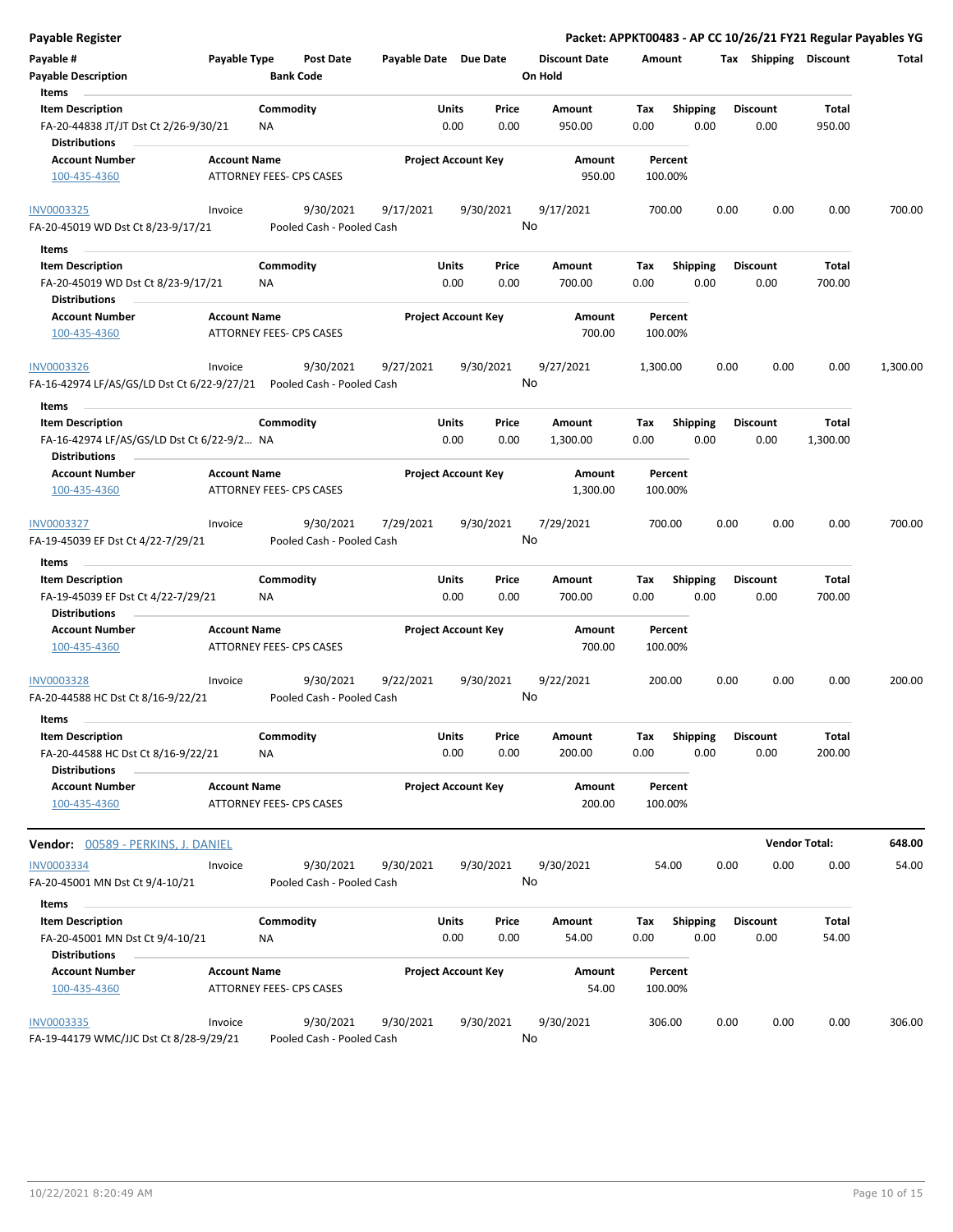| <b>Payable Register</b>                                                                       |                     |                                        |                       |                            |                                 | Packet: APPKT00483 - AP CC 10/26/21 FY21 Regular Payables YG |      |                         |                      |          |
|-----------------------------------------------------------------------------------------------|---------------------|----------------------------------------|-----------------------|----------------------------|---------------------------------|--------------------------------------------------------------|------|-------------------------|----------------------|----------|
| Payable #<br><b>Payable Description</b>                                                       | Payable Type        | <b>Post Date</b><br><b>Bank Code</b>   | Payable Date Due Date |                            | <b>Discount Date</b><br>On Hold | Amount                                                       |      | Tax Shipping Discount   |                      | Total    |
| Items                                                                                         |                     | Commodity                              | Units                 | Price                      | Amount                          | Tax                                                          |      | <b>Discount</b>         | <b>Total</b>         |          |
| <b>Item Description</b><br>FA-19-44179 WMC/JJC Dst Ct 8/28-9/29/21 NA<br><b>Distributions</b> |                     |                                        |                       | 0.00<br>0.00               | 306.00                          | <b>Shipping</b><br>0.00<br>0.00                              |      | 0.00                    | 306.00               |          |
| <b>Account Number</b><br>100-435-4360                                                         | <b>Account Name</b> | <b>ATTORNEY FEES- CPS CASES</b>        |                       | <b>Project Account Key</b> | Amount<br>306.00                | Percent<br>100.00%                                           |      |                         |                      |          |
|                                                                                               |                     |                                        |                       |                            |                                 |                                                              |      |                         |                      |          |
| <b>INV0003336</b><br>FA-15-42456 AG/PNJ Dst Ct 9/9-30/21                                      | Invoice             | 9/30/2021<br>Pooled Cash - Pooled Cash | 9/30/2021             | 9/30/2021                  | 9/30/2021<br>No                 | 288.00                                                       | 0.00 | 0.00                    | 0.00                 | 288.00   |
| Items                                                                                         |                     |                                        |                       |                            |                                 |                                                              |      |                         |                      |          |
| <b>Item Description</b>                                                                       |                     | Commodity                              | Units                 | Price                      | Amount                          | <b>Shipping</b><br>Tax                                       |      | <b>Discount</b>         | Total                |          |
| FA-15-42456 AG/PNJ Dst Ct 9/9-30/21<br><b>Distributions</b>                                   |                     | NA                                     |                       | 0.00<br>0.00               | 288.00                          | 0.00<br>0.00                                                 |      | 0.00                    | 288.00               |          |
| <b>Account Number</b><br>100-435-4360                                                         | <b>Account Name</b> | ATTORNEY FEES- CPS CASES               |                       | <b>Project Account Key</b> | Amount<br>288.00                | Percent<br>100.00%                                           |      |                         |                      |          |
| Vendor: 00569 - SIXTH COURT OF APPEALS                                                        |                     |                                        |                       |                            |                                 |                                                              |      |                         | <b>Vendor Total:</b> | 1,321.02 |
| <b>INV0003380</b>                                                                             | Invoice             | 9/30/2021                              | 10/20/2021            | 10/20/2021                 | 10/20/2021                      | 1,321.02                                                     | 0.00 | 0.00                    | 0.00                 | 1,321.02 |
| April-Sept 2021 Appellate fund                                                                |                     | Pooled Cash - Pooled Cash              |                       |                            | No                              |                                                              |      |                         |                      |          |
| Items                                                                                         |                     |                                        |                       |                            |                                 |                                                              |      |                         |                      |          |
| <b>Item Description</b>                                                                       |                     | Commodity                              | Units                 | Price                      | Amount                          | <b>Shipping</b><br>Tax                                       |      | <b>Discount</b>         | Total                |          |
| April-Sept 2021 Appellate fund                                                                |                     | NA                                     |                       | 0.00<br>0.00               | 1,321.02                        | 0.00<br>0.00                                                 |      | 0.00                    | 1,321.02             |          |
| <b>Distributions</b>                                                                          |                     |                                        |                       |                            |                                 |                                                              |      |                         |                      |          |
| <b>Account Number</b><br>100-409-4920                                                         | <b>Account Name</b> | <b>6TH COURT OF APPEALS FEE</b>        |                       | <b>Project Account Key</b> | Amount<br>1,321.02              | Percent<br>100.00%                                           |      |                         |                      |          |
| Vendor: 00801 - SOLOMON, AMANDA                                                               |                     |                                        |                       |                            |                                 |                                                              |      |                         | <b>Vendor Total:</b> | 5,044.50 |
| <b>INV0003337</b>                                                                             | Invoice             | 9/30/2021                              | 9/30/2021             | 9/30/2021                  | 9/30/2021                       | 940.50                                                       | 0.00 | 0.00                    | 0.00                 | 940.50   |
| FA-20-45088 AM Dst Ct 6/16-9/30/21                                                            |                     | Pooled Cash - Pooled Cash              |                       |                            | No                              |                                                              |      |                         |                      |          |
| Items<br><b>Item Description</b>                                                              |                     | Commodity                              | Units                 | Price                      | Amount                          | Shipping<br>Tax                                              |      | <b>Discount</b>         | Total                |          |
| FA-20-45088 AM Dst Ct 6/16-9/30/21<br><b>Distributions</b>                                    |                     | ΝA                                     |                       | 0.00<br>0.00               | 940.50                          | 0.00<br>0.00                                                 |      | 0.00                    | 940.50               |          |
| <b>Account Number</b>                                                                         | <b>Account Name</b> |                                        |                       | <b>Project Account Key</b> | Amount                          | Percent                                                      |      |                         |                      |          |
| 100-435-4360                                                                                  |                     | <b>ATTORNEY FEES- CPS CASES</b>        |                       |                            | 940.50                          | 100.00%                                                      |      |                         |                      |          |
| INV0003338                                                                                    | Invoice             | 9/30/2021                              | 9/30/2021             | 9/30/2021                  | 9/30/2021                       | 3,553.00                                                     | 0.00 | 0.00                    | 0.00                 | 3,553.00 |
| FA-20-44560 D/B Dst Ct 5/15-9/29/21                                                           |                     | Pooled Cash - Pooled Cash              |                       |                            | No                              |                                                              |      |                         |                      |          |
| Items                                                                                         |                     |                                        |                       |                            |                                 |                                                              |      |                         |                      |          |
| <b>Item Description</b><br>FA-20-44560 D/B Dst Ct 5/15-9/29/21                                |                     | Commodity<br>NA                        | <b>Units</b>          | Price<br>0.00<br>0.00      | Amount<br>3,553.00              | <b>Shipping</b><br>Tax<br>0.00<br>0.00                       |      | <b>Discount</b><br>0.00 | Total<br>3,553.00    |          |
| <b>Distributions</b><br><b>Account Number</b>                                                 |                     |                                        |                       |                            | Amount                          | Percent                                                      |      |                         |                      |          |
| 100-435-4360                                                                                  | <b>Account Name</b> | <b>ATTORNEY FEES- CPS CASES</b>        |                       | <b>Project Account Key</b> | 3,553.00                        | 100.00%                                                      |      |                         |                      |          |
| INV0003339                                                                                    | Invoice             | 9/30/2021<br>Pooled Cash - Pooled Cash | 9/30/2021             | 9/30/2021                  | 9/30/2021<br>No                 | 551.00                                                       | 0.00 | 0.00                    | 0.00                 | 551.00   |
| FA-21-45178 V/S Dst Ct 8/24-9/29/21                                                           |                     |                                        |                       |                            |                                 |                                                              |      |                         |                      |          |
| Items                                                                                         |                     |                                        |                       |                            |                                 |                                                              |      |                         |                      |          |
| <b>Item Description</b><br>FA-21-45178 V/S Dst Ct 8/24-9/29/21                                |                     | Commodity<br>NA                        | <b>Units</b>          | Price<br>0.00<br>0.00      | Amount<br>551.00                | <b>Shipping</b><br>Tax<br>0.00<br>0.00                       |      | <b>Discount</b><br>0.00 | Total<br>551.00      |          |
| <b>Distributions</b><br><b>Account Number</b>                                                 | <b>Account Name</b> |                                        |                       | <b>Project Account Key</b> | Amount                          | Percent                                                      |      |                         |                      |          |
| 100-435-4360                                                                                  |                     | ATTORNEY FEES- CPS CASES               |                       |                            | 551.00                          | 100.00%                                                      |      |                         |                      |          |
| Vendor: 00793 - STATE COMPTROLLER                                                             |                     |                                        |                       |                            |                                 |                                                              |      |                         | <b>Vendor Total:</b> | 7,038.12 |
| <b>INV0003379</b>                                                                             | Invoice             | 9/30/2021                              | 10/20/2021            | 10/20/2021                 | 10/20/2021                      | 7,038.12                                                     | 0.00 | 0.00                    | 0.00                 | 7,038.12 |
| Civil filing fees qtr ending 9/30/21                                                          |                     | Pooled Cash - Pooled Cash              |                       |                            | No                              |                                                              |      |                         |                      |          |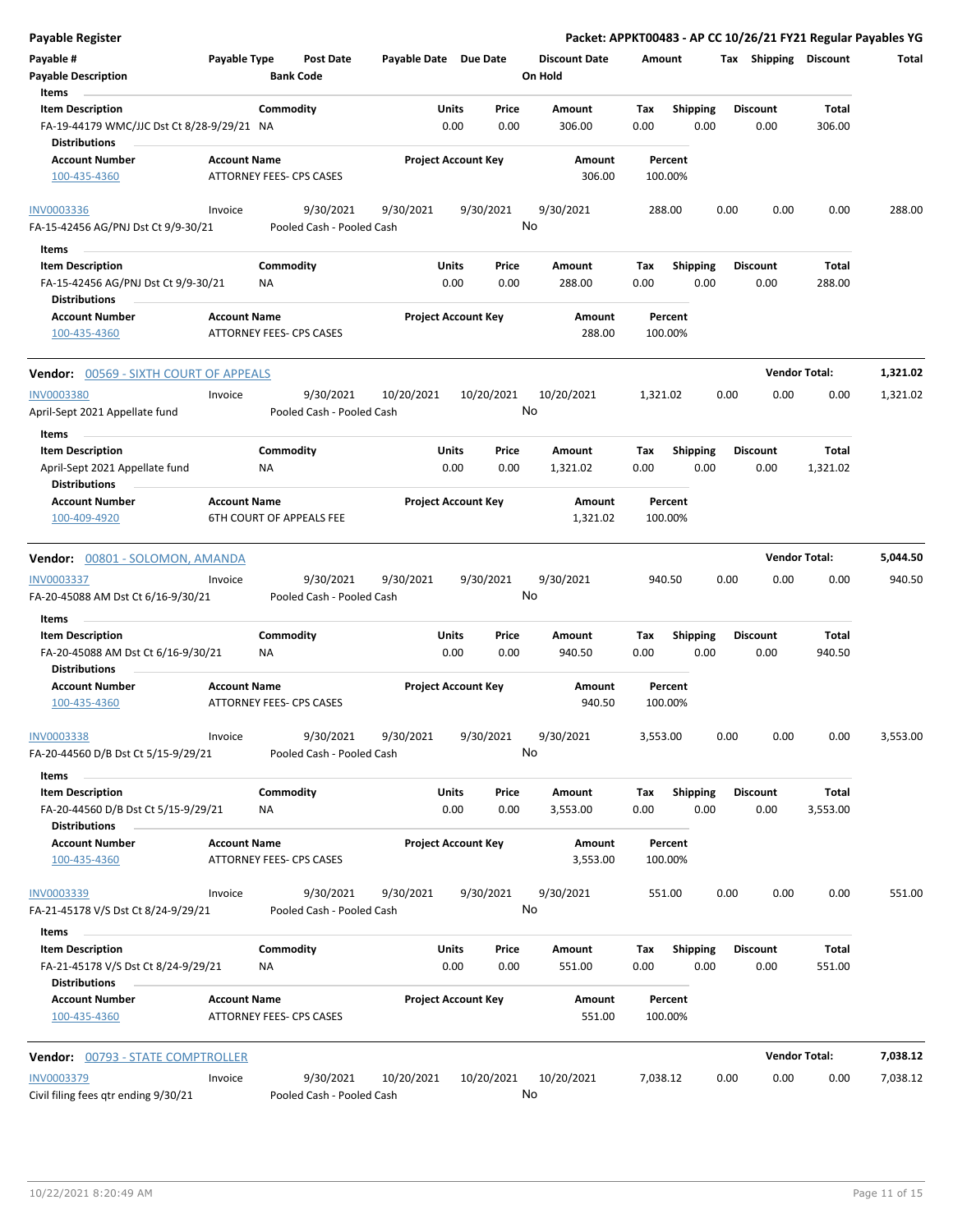| <b>Payable Register</b>                                                                      |                     |                                        |                       |                                |                                 |                    |                         |      |                         |                       | Packet: APPKT00483 - AP CC 10/26/21 FY21 Regular Payables YG |
|----------------------------------------------------------------------------------------------|---------------------|----------------------------------------|-----------------------|--------------------------------|---------------------------------|--------------------|-------------------------|------|-------------------------|-----------------------|--------------------------------------------------------------|
| Payable #<br><b>Payable Description</b>                                                      | Payable Type        | <b>Post Date</b><br><b>Bank Code</b>   | Payable Date Due Date |                                | <b>Discount Date</b><br>On Hold | Amount             |                         |      |                         | Tax Shipping Discount | Total                                                        |
| Items                                                                                        |                     |                                        |                       |                                |                                 |                    |                         |      |                         |                       |                                                              |
| <b>Item Description</b><br>Civil filing fees qtr ending 9/30/21<br><b>Distributions</b>      |                     | Commodity<br>NA                        |                       | Units<br>Price<br>0.00<br>0.00 | Amount<br>7,038.12              | Tax<br>0.00        | <b>Shipping</b><br>0.00 |      | <b>Discount</b><br>0.00 | Total<br>7,038.12     |                                                              |
| <b>Account Number</b><br>100-409-4890                                                        | <b>Account Name</b> | <b>COURT COSTS/ARREST FEES</b>         |                       | <b>Project Account Key</b>     | Amount<br>7,038.12              | Percent<br>100.00% |                         |      |                         |                       |                                                              |
| <b>Vendor: 00120 - THE PERRONE LAW FIRM, PLLC</b>                                            |                     |                                        |                       |                                |                                 |                    |                         |      |                         | <b>Vendor Total:</b>  | 15,390.00                                                    |
|                                                                                              |                     |                                        |                       |                                |                                 |                    |                         |      |                         |                       |                                                              |
| 00505<br>FA-20-45019 DW Dst Ct 11/30/20-9/17/21                                              | Invoice             | 9/30/2021<br>Pooled Cash - Pooled Cash | 9/29/2021             | 9/30/2021                      | 9/29/2021<br>No                 | 3,930.00           |                         | 0.00 | 0.00                    | 0.00                  | 3,930.00                                                     |
| Items                                                                                        |                     |                                        |                       |                                |                                 |                    |                         |      |                         |                       |                                                              |
| <b>Item Description</b><br>FA-20-45019 DW Dst Ct 11/30/20-9/17/21 NA<br><b>Distributions</b> |                     | Commodity                              |                       | Units<br>Price<br>0.00<br>0.00 | Amount<br>3,930.00              | Tax<br>0.00        | <b>Shipping</b><br>0.00 |      | <b>Discount</b><br>0.00 | Total<br>3,930.00     |                                                              |
| <b>Account Number</b>                                                                        | <b>Account Name</b> |                                        |                       | <b>Project Account Key</b>     | Amount                          | Percent            |                         |      |                         |                       |                                                              |
| 100-435-4360                                                                                 |                     | ATTORNEY FEES- CPS CASES               |                       |                                | 3,930.00                        | 100.00%            |                         |      |                         |                       |                                                              |
| 00510<br>FA-19-44524 Lingelbach Dst Ct 10/1/20-1/21/21 Pooled Cash - Pooled Cash             | Invoice             | 9/30/2021                              | 9/29/2021             | 9/30/2021                      | 9/29/2021<br>No                 | 920.00             |                         | 0.00 | 0.00                    | 0.00                  | 920.00                                                       |
| Items                                                                                        |                     |                                        |                       |                                |                                 |                    |                         |      |                         |                       |                                                              |
| <b>Item Description</b><br>FA-19-44524 Lingelbach Dst Ct 10/1/20-1/ NA                       |                     | Commodity                              |                       | Units<br>Price<br>0.00<br>0.00 | Amount<br>920.00                | Tax<br>0.00        | <b>Shipping</b><br>0.00 |      | <b>Discount</b><br>0.00 | Total<br>920.00       |                                                              |
| <b>Distributions</b><br><b>Account Number</b>                                                | <b>Account Name</b> |                                        |                       | <b>Project Account Key</b>     | Amount                          | Percent            |                         |      |                         |                       |                                                              |
| 100-435-4360                                                                                 |                     | ATTORNEY FEES- CPS CASES               |                       |                                | 920.00                          | 100.00%            |                         |      |                         |                       |                                                              |
| 00516                                                                                        | Invoice             | 9/30/2021                              | 9/29/2021             | 9/30/2021                      | 9/29/2021<br>No                 | 3,150.00           |                         | 0.00 | 0.00                    | 0.00                  | 3,150.00                                                     |
| FA-20-44820 AM/VM Dst Ct 11/2/20-5/21/21                                                     |                     | Pooled Cash - Pooled Cash              |                       |                                |                                 |                    |                         |      |                         |                       |                                                              |
| Items                                                                                        |                     |                                        |                       |                                |                                 |                    |                         |      |                         |                       |                                                              |
| <b>Item Description</b><br>FA-20-44820 AM/VM Dst Ct 11/2/20-5/21 NA<br>Distributions         |                     | Commodity                              |                       | Units<br>Price<br>0.00<br>0.00 | Amount<br>3,150.00              | Tax<br>0.00        | <b>Shipping</b><br>0.00 |      | <b>Discount</b><br>0.00 | Total<br>3,150.00     |                                                              |
| <b>Account Number</b><br>100-435-4360                                                        | <b>Account Name</b> | <b>ATTORNEY FEES- CPS CASES</b>        |                       | <b>Project Account Key</b>     | Amount<br>3,150.00              | Percent<br>100.00% |                         |      |                         |                       |                                                              |
| 00517<br>FA-20-44580 KO/JO/PO Dst Ct 10/15/20-8/26/ Pooled Cash - Pooled Cash                | Invoice             | 9/30/2021                              | 9/29/2021             | 9/30/2021                      | 9/29/2021<br>No                 | 3,990.00           |                         | 0.00 | 0.00                    | 0.00                  | 3,990.00                                                     |
| Items                                                                                        |                     |                                        |                       |                                |                                 |                    |                         |      |                         |                       |                                                              |
| <b>Item Description</b><br>FA-20-44580 KO/JO/PO Dst Ct 10/15/20-8 NA<br><b>Distributions</b> |                     | Commodity                              |                       | Units<br>Price<br>0.00<br>0.00 | Amount<br>3,990.00              | Tax<br>0.00        | <b>Shipping</b><br>0.00 |      | <b>Discount</b><br>0.00 | Total<br>3,990.00     |                                                              |
| <b>Account Number</b><br>100-435-4360                                                        | <b>Account Name</b> | ATTORNEY FEES- CPS CASES               |                       | <b>Project Account Key</b>     | Amount<br>3,990.00              | Percent<br>100.00% |                         |      |                         |                       |                                                              |
| 00518                                                                                        | Invoice             | 9/30/2021                              | 9/29/2021             | 9/30/2021                      | 9/29/2021                       | 930.00             |                         | 0.00 | 0.00                    | 0.00                  | 930.00                                                       |
| FA-21-45188 Perkins/Donaho Dst Ct 3/1-5/25/ Pooled Cash - Pooled Cash                        |                     |                                        |                       |                                | No                              |                    |                         |      |                         |                       |                                                              |
| Items                                                                                        |                     |                                        |                       |                                |                                 |                    |                         |      |                         |                       |                                                              |
| <b>Item Description</b><br>FA-21-45188 Perkins/Donaho Dst Ct 3/1-5 NA                        |                     | Commodity                              |                       | Units<br>Price<br>0.00<br>0.00 | Amount<br>930.00                | Tax<br>0.00        | <b>Shipping</b><br>0.00 |      | <b>Discount</b><br>0.00 | Total<br>930.00       |                                                              |
| <b>Distributions</b>                                                                         |                     |                                        |                       |                                |                                 |                    |                         |      |                         |                       |                                                              |
| <b>Account Number</b><br>100-435-4360                                                        | <b>Account Name</b> | ATTORNEY FEES- CPS CASES               |                       | <b>Project Account Key</b>     | Amount<br>930.00                | Percent<br>100.00% |                         |      |                         |                       |                                                              |
| 00521                                                                                        | Invoice             | 9/30/2021                              | 9/29/2021             | 9/30/2021                      | 9/29/2021                       | 530.00             |                         | 0.00 | 0.00                    | 0.00                  | 530.00                                                       |
| FA-20-44740 Taylor Dst Ct 10/1/20-2/25/21                                                    |                     | Pooled Cash - Pooled Cash              |                       |                                | No                              |                    |                         |      |                         |                       |                                                              |

FA-20-44740 Taylor Dst Ct 10/1/20-2/25/21 Pooled Cash - Pooled Cash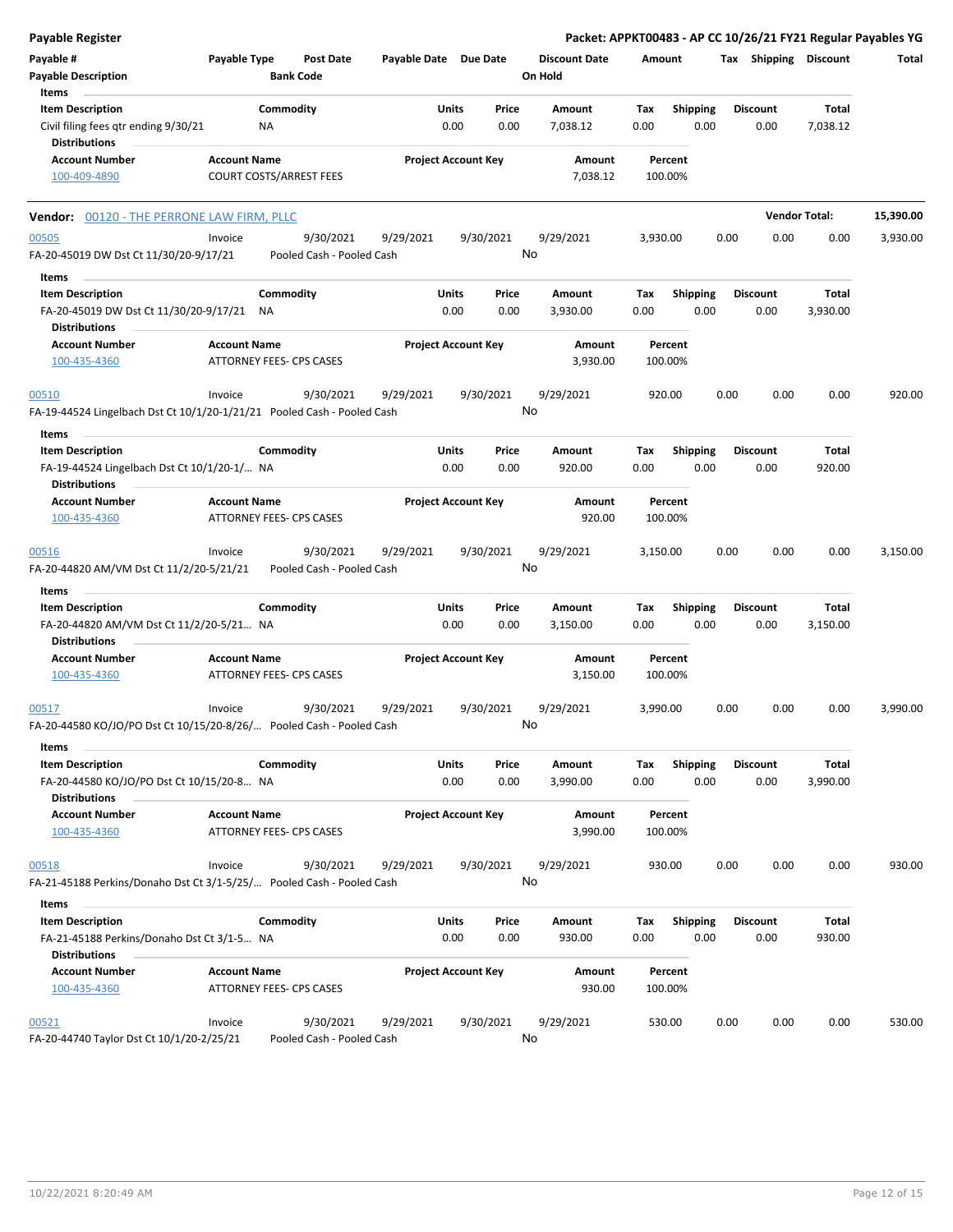| <b>Payable Register</b>                                                                                                        |                     |                                        |              |                                                              |                                 |             |                                    | Packet: APPKT00483 - AP CC 10/26/21 FY21 Regular Payables YG |                   |          |
|--------------------------------------------------------------------------------------------------------------------------------|---------------------|----------------------------------------|--------------|--------------------------------------------------------------|---------------------------------|-------------|------------------------------------|--------------------------------------------------------------|-------------------|----------|
| Payable #<br><b>Payable Description</b><br>Items                                                                               | Payable Type        | Post Date<br><b>Bank Code</b>          | Payable Date | Due Date                                                     | <b>Discount Date</b><br>On Hold | Amount      |                                    | Shipping<br>Tax                                              | Discount          | Total    |
| <b>Item Description</b><br>FA-20-44740 Taylor Dst Ct 10/1/20-2/25/ NA<br><b>Distributions</b>                                  |                     | Commodity                              |              | Price<br><b>Units</b><br>0.00<br>0.00                        | Amount<br>530.00                | Tax<br>0.00 | <b>Shipping</b><br>0.00            | <b>Discount</b><br>0.00                                      | Total<br>530.00   |          |
| <b>Account Number</b><br>100-435-4360                                                                                          | <b>Account Name</b> | ATTORNEY FEES- CPS CASES               |              | <b>Project Account Key</b>                                   | Amount<br>530.00                |             | Percent<br>100.00%                 |                                                              |                   |          |
| 00522<br>FA-20-44792 WZ/RZ Dst Ct 10/1/20-4/19/21                                                                              | Invoice             | 9/30/2021<br>Pooled Cash - Pooled Cash | 9/29/2021    | 9/30/2021                                                    | 9/29/2021<br>No                 | 1,940.00    |                                    | 0.00<br>0.00                                                 | 0.00              | 1,940.00 |
| Items<br><b>Item Description</b><br>FA-20-44792 WZ/RZ Dst Ct 10/1/20-4/19/ NA<br><b>Distributions</b><br><b>Account Number</b> | <b>Account Name</b> | Commodity                              |              | Price<br>Units<br>0.00<br>0.00<br><b>Project Account Key</b> | Amount<br>1,940.00<br>Amount    | Tax<br>0.00 | <b>Shipping</b><br>0.00<br>Percent | <b>Discount</b><br>0.00                                      | Total<br>1,940.00 |          |
| 100-435-4360                                                                                                                   |                     | ATTORNEY FEES- CPS CASES               |              |                                                              | 1,940.00                        |             | 100.00%                            |                                                              |                   |          |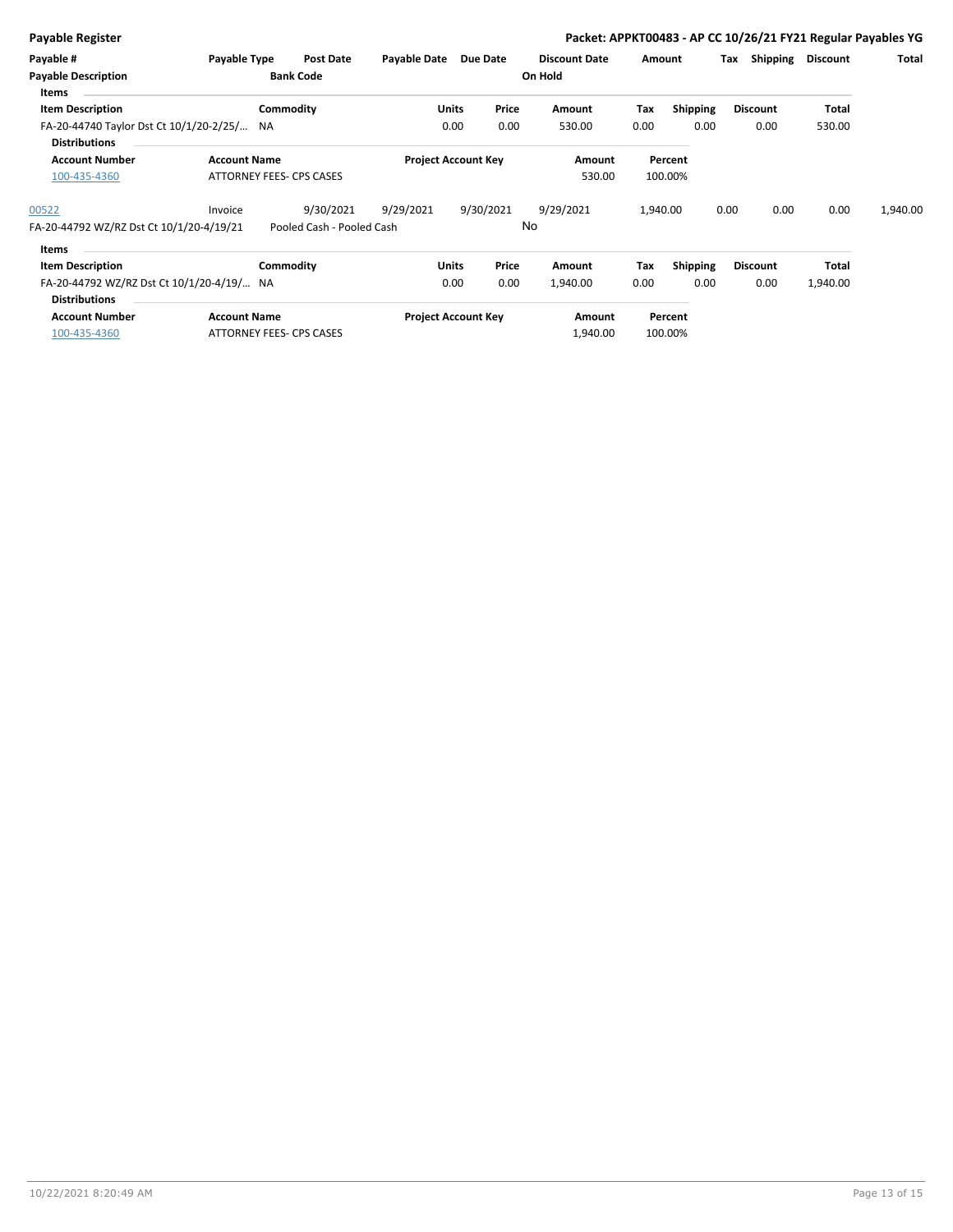## Payable Summary

| Type    | Count               | Gross     | Tax  | Shipping | <b>Discount</b> | Total     | <b>Manual Payment</b> | <b>Balance</b> |
|---------|---------------------|-----------|------|----------|-----------------|-----------|-----------------------|----------------|
| Invoice | -.                  | 56.807.03 | 0.00 | 0.00     | 0.00            | 56,807.03 | 0.00                  | 56,807.03      |
|         | <b>Grand Total:</b> | 56,807.03 | 0.00 | 0.00     | 0.00            | 56,807.03 | 0.00                  | 56,807.03      |